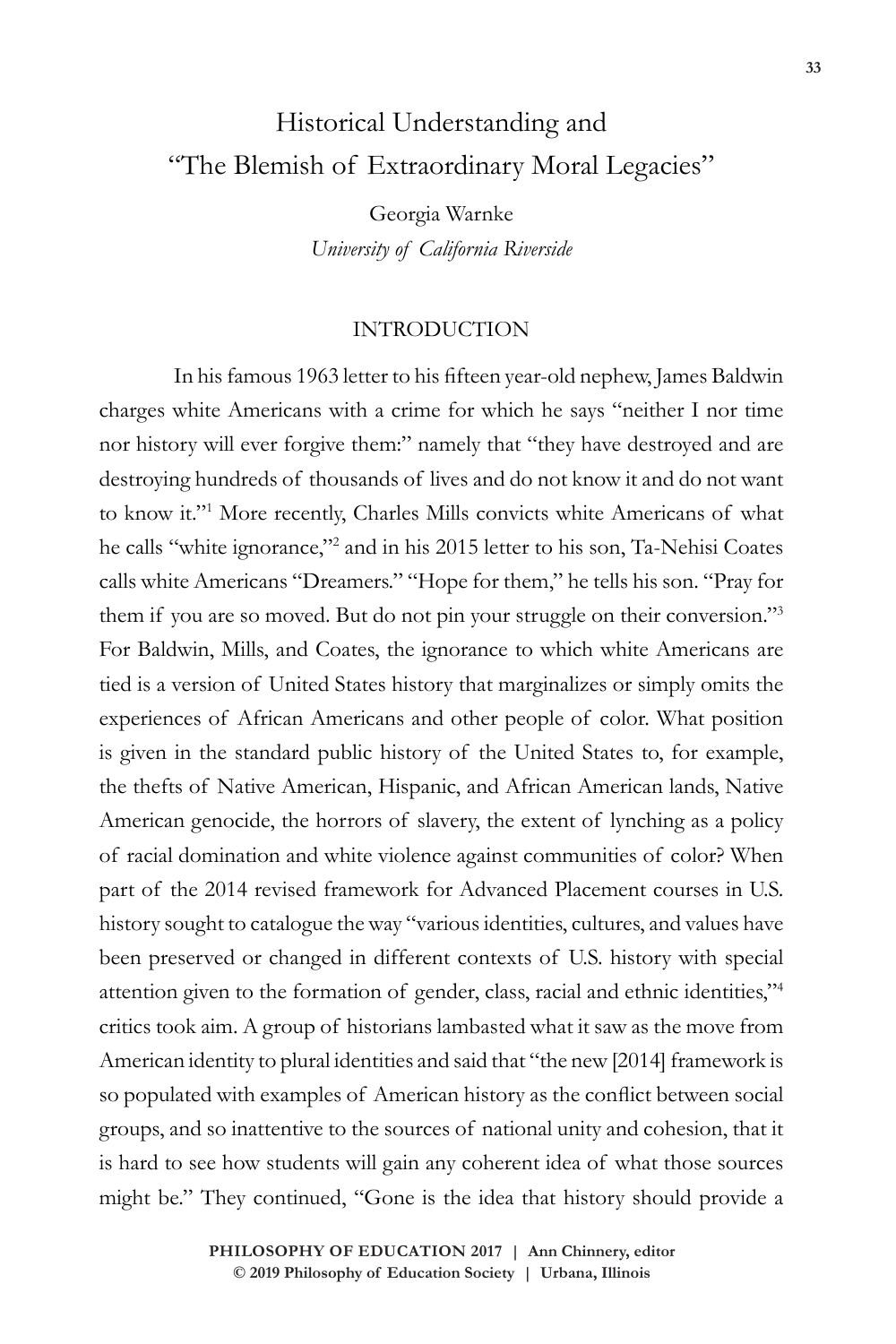fund of compelling stories about exemplary people and events. No longer will students hear about America as a dynamic and exemplary nation, flawed in many respects, but whose citizens have striven through the years toward the more perfect realization of its professed ideals."<sup>5</sup>

Critics of the 2014 framework for A.P. history courses defend an exceptionalist conception of the United States as a morally superior nation. While it has sometimes strayed from its path – say, in its treatment of Native Americans, slavery, Jim Crow, the Chinese Exclusion Act, and the internment of Japanese Americans during World War II – it remains the land of opportunity, founded on ideals of freedom and justice and uniquely welcoming to the hard work of immigrants. For Baldwin, Mills, and Coates, the United States might be more properly understood as a racial polity, the history of which begins with discriminatory racial laws in colonial governments, runs through slavery, segregation, and so on, and continues in the multiple deaths of African Americans at the hands of the police.

Mills is quite clear that only a characterization of the latter sort tracks the truth. In calling attention to "white ignorance," he contrasts this "groupbased cognitive handicap" to knowledge, and he insists that the point of this contrast "would be lost if all claims to truth were equally spurious, or just a matter of competing discourses." Here, Mills adheres to what he calls a "realist, intellectual framework, one in which truth, falsity, facts, reality, and so forth are not enclosed with ironic scare quotes."<sup>7</sup> Yet in this essay, I want to argue that ignorance and "truth without scare quotes" are not our only options. While we should rethink an exceptionalist self-understanding of the United States that dogmatically resists modification, I want to argue for a pluralist interpretive framework that departs from Mills's realism as well. I also want to argue that fluency with such pluralism signals the on-going importance of an education not only in history but in the humanities and interpretive disciplines in general. To make this argument, I turn to some of the insights of philosophical hermeneutics. I begin, however, by examining the ignorance to which Baldwin, Mills and Coates point.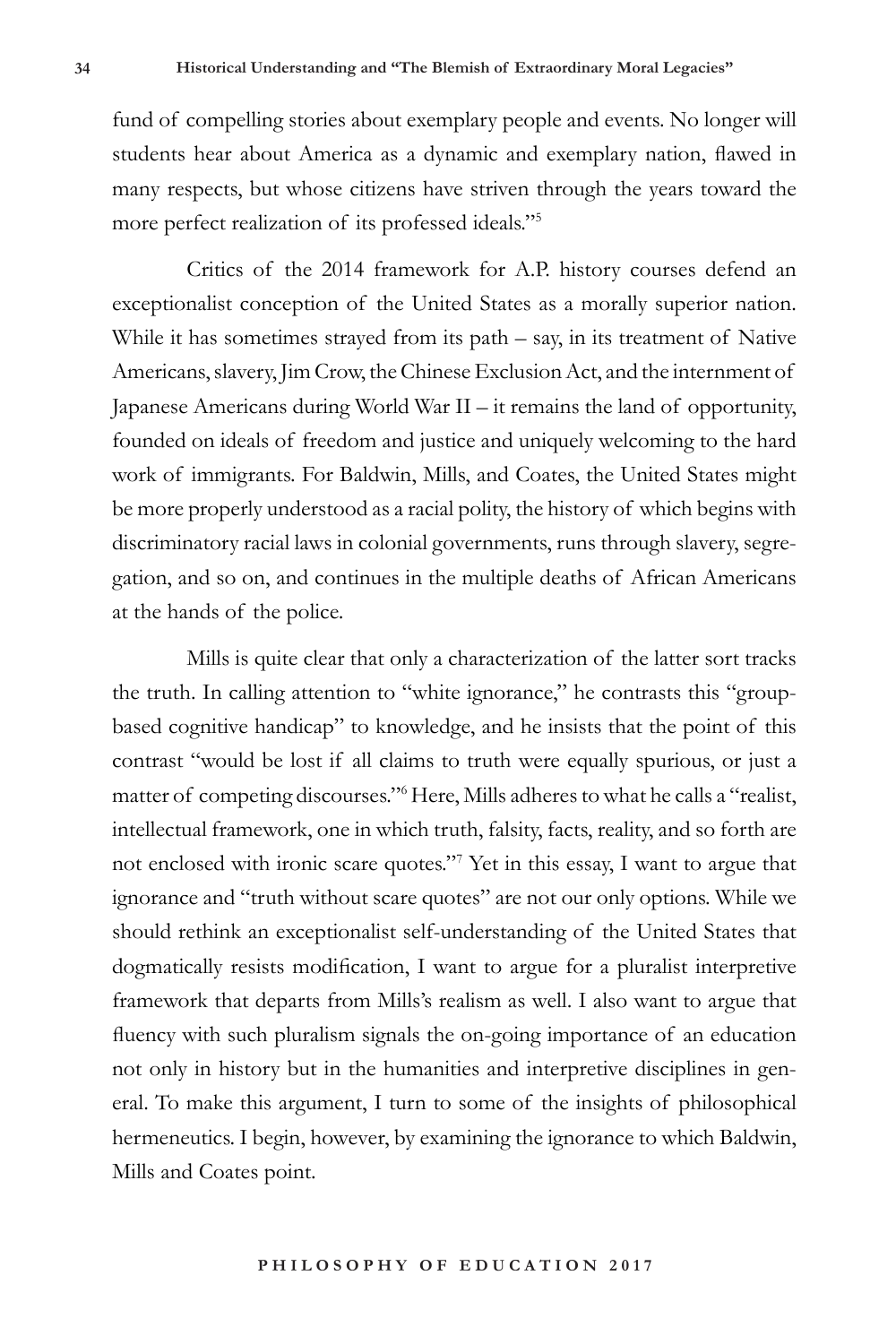### WHITE IGNORANCE

In declaring that white Americans neither know nor want to know that "they have destroyed and are destroying hundreds of thousands of lives," Baldwin raises a complex charge.<sup>8</sup> He does not accuse white Americans of simply being unaware of what we have done and are doing. A lack of awareness alone could presumably be corrected through instruction, by looking into our past and present actions. Nor does Baldwin maintain that white Americans deny what we have done and are doing. If we disputed the claim that we have destroyed and are destroying hundreds of thousands of lives, we could present evidence to the contrary. Rather, Baldwin suggests that white Americans are unaware of our past and present actions and refuse to acknowledge this unawareness. We neither own nor disown our actions. Instead, we are resolved, whether implicitly or explicitly, not to attend to those actions and to behave as if the knowledge of those actions is not worth having.

How can knowledge of a history of damaging the lives of African Americans and other people of color be not worth having? The resolve against both knowing and wanting to know arguably runs along two interrelated lines. First, it assumes that the racial injustices of which we have and want no knowledge are a problem of the past. It may be that Europeans slaughtered native people in the 18<sup>th</sup> and 19<sup>th</sup> century and oppressed, murdered, and subjugated African Americans during the years of slavery and Jim Crow. Nevertheless, with the Civil Rights era and the passage of the Civil Rights and Voting Rights Acts in the 1960s, that past is over. Reflections on and investigations of historical injustices signal a refusal to let bygones be bygones. In the cases of the worst abuses, such reflections and investigations signal a refusal to acknowledge either the length of time that has passed since the abuses transpired, or the flocks of American citizens whose ancestors had not yet arrived. Hence, Jennifer Rubin of the *Washington Post* criticizes all mention of race by elected officials. We must, she says, "get out of this racial archeology and … not be held prisoners forever in a past that most Americans have never personally experienced."<sup>9</sup>

A second assumption underlying the idea that knowledge of a racially unjust past is not worth having is closely tied to this first. Here the assumption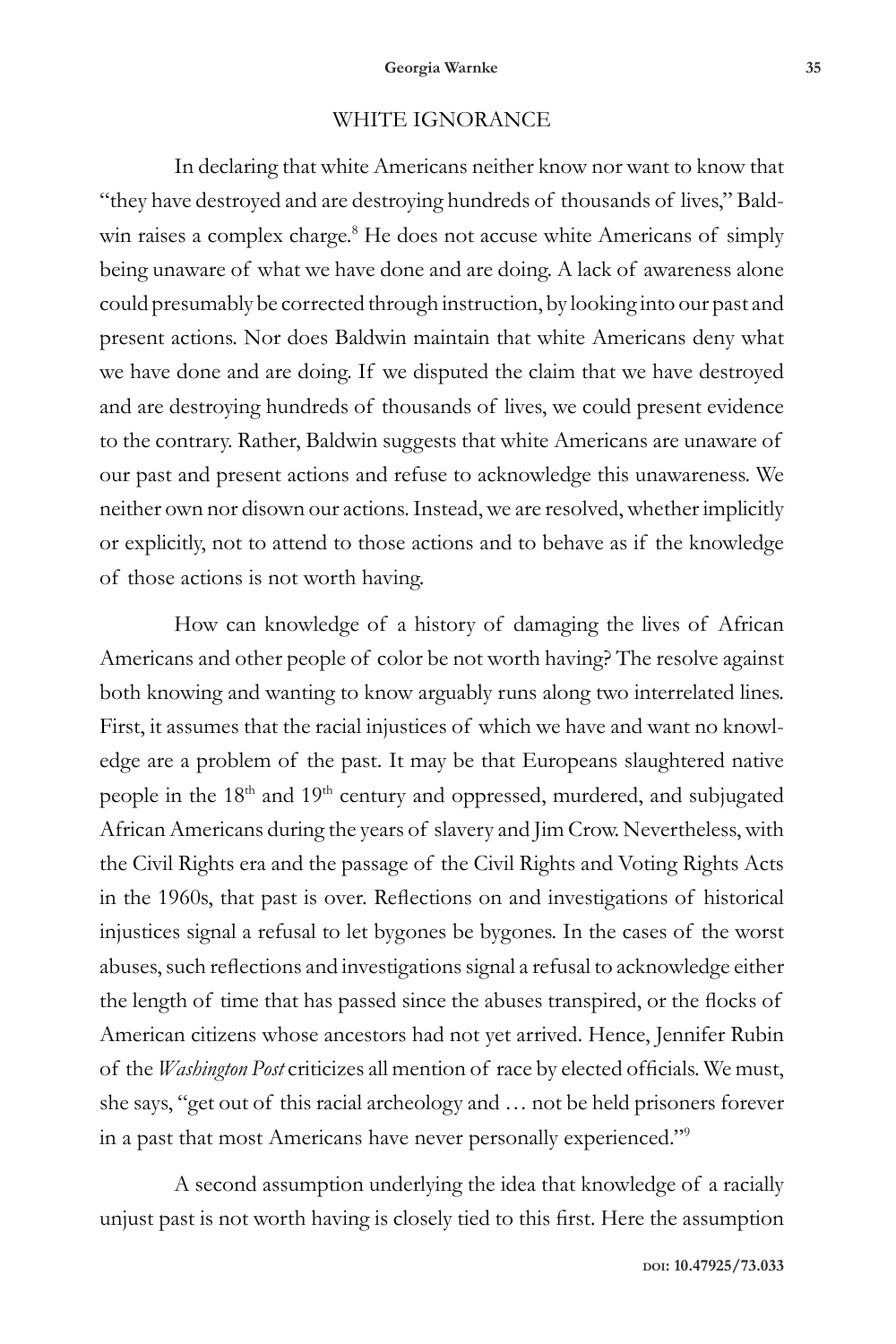is that refusing to leave the past in the past threatens to undermine a fragile racial peace between whites and people of color, particularly African Americans. Thus, when the Equal Justice Initiative recently documented over four thousand lynchings of African Americans in the South between 1877 and 1950, a number far larger than previously acknowledged, some objected to the plan to memorialize the victims because, in their view, it would '"pick off the scab" from old wounds.<sup>10</sup> Likewise, while Coates and others think that a discussion of reparations for slavery and more recent injustices against African Americans would contribute to much-needed historical reckoning, their critics argue that any such discussion would not only not compensate for racial injuries but also cause white resentment and "re-open the very wounds it is intended to heal."<sup>11</sup>

Such metaphors of scabs and healing are worth examining in some depth, for they have a long history in the United States when it comes to race.<sup>12</sup> Objections to marking sites of lynchings or discussing reparations echo the narrative of reconciliation that arose in the wake of the American Civil War. As David W. Blight's 2002 book, *Race and Reunion*, makes clear, this narrative originated in an attempt to reunite the Northern and Southern states by insisting on the sacrifices and honorable commitments of both sides of the conflict. Frederick Douglass and others tried to promote an alternative understanding of the war by drawing on President Lincoln's reference to a "new birth of freedom" in his Gettysburg Address. Douglass argued that, although the war may have started as a war to save the Union, after that address it became an "abolition war" to end slavery. Moreover, he maintained, the war would not end "until the black men of the South, and the black men of the North shall have been admitted, fully and completely into the body politic of America."<sup>13</sup> In contrast, the "reconciliationist" account sought to re-bind North and South together by omitting all talk of slavery or emancipation and emphasizing both the moral equivalence of the causes for which each side fought, and the equal measure of courage, death, and suffering that each endured. "My enemy is dead," Walt Whitman wrote:

I look where he lies white-face and still in the coffin – I draw near,

Bend down and touch lightly with my lips the white face in the coffin.<sup>14</sup>

**PHILOSOPHY OF EDUCATION 2017**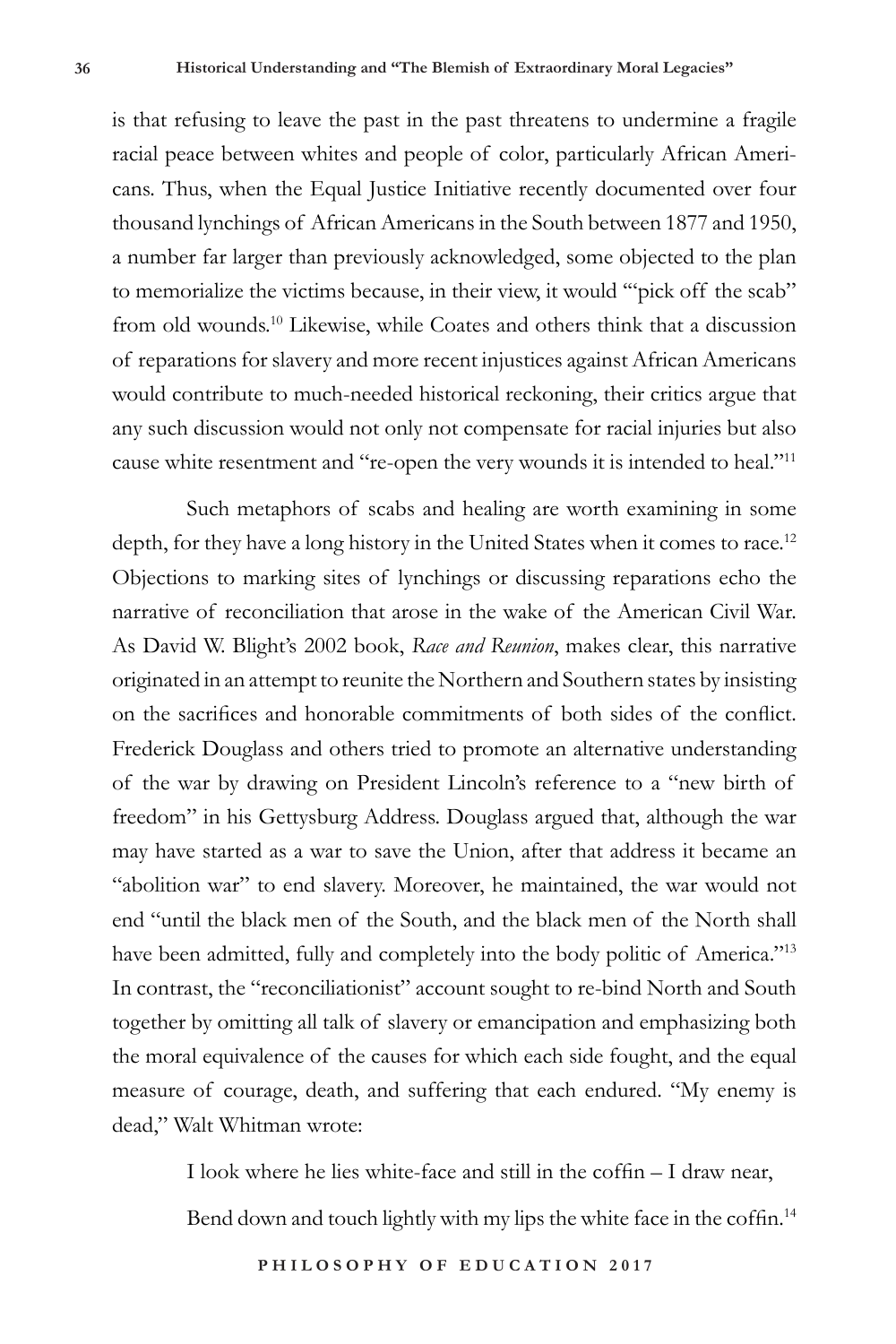#### **Georgia Warnke 37**

Blight notes the unintended irony here. In the kinship between "all the 'white-faced' dead brothers rested that 'beautiful' idea of *reconciliation*, as well as the ultimate betrayal of the dark-faced folk whom the dead had shared in liberating."<sup>15</sup> The reconciliationist view sat increasingly well with a country worn out by war, panicked by the economic downturn in 1873, upset by the corruption of the Grant administration, and certain that with the passage of the Civil War amendments, black progress had gone quite far enough. As the United States readied for the hundredth anniversary of its founding, Douglass worried that the country would "lift to the sky its million voices in one grand Centennial hosanna of peace and good will to all the white race."<sup>16</sup> Indeed, by the end of the 19th century, the reconciliationist narrative had joined forces with a white supremacist account under which the Civil War became the Lost Cause, a valiant attempt to preserve the Southern way of life and defend state sovereignty. For its part, Reconstruction became the great mistake, an effort to offer newly freed slaves rights they were unprepared to use appropriately, and Northerners a platform on which its carpetbaggers could exploit the South. As Blight writes: "The Civil War had become the nation's inheritance of glory, Reconstruction the legacy of folly, and the race problem a matter of efficient schemes of segregation."<sup>17</sup>

Although Blight ends this account of the reconciliationist movement in 1915 with Woodrow Wilson declaring "a righteous peace," it is easy to see how the victory of what Douglass called Horace Greely's "hand clasping across the blood chasm business"18 fed into a narrative about the benevolent and civilizing character of slavery itself, a narrative promulgated most prominently by elite university professors such as Ulrich B. Phillips and lasting at least into the late 1950's.<sup>19</sup> It is also easy to locate the continuing strength of this narrative in worries such as Rubin's about racial archeology as well as in worries about efforts to uncover the extent of lynching and other racial crimes. We can therefore extend Blight's analysis to trace a powerful dimension of white not knowing and not wanting to know. A reconciliationist narrative bolsters a new national unity by removing the intent to preserve slavery from the Confederacy's Lost Cause, and by removing emancipation from the North's achievement. Because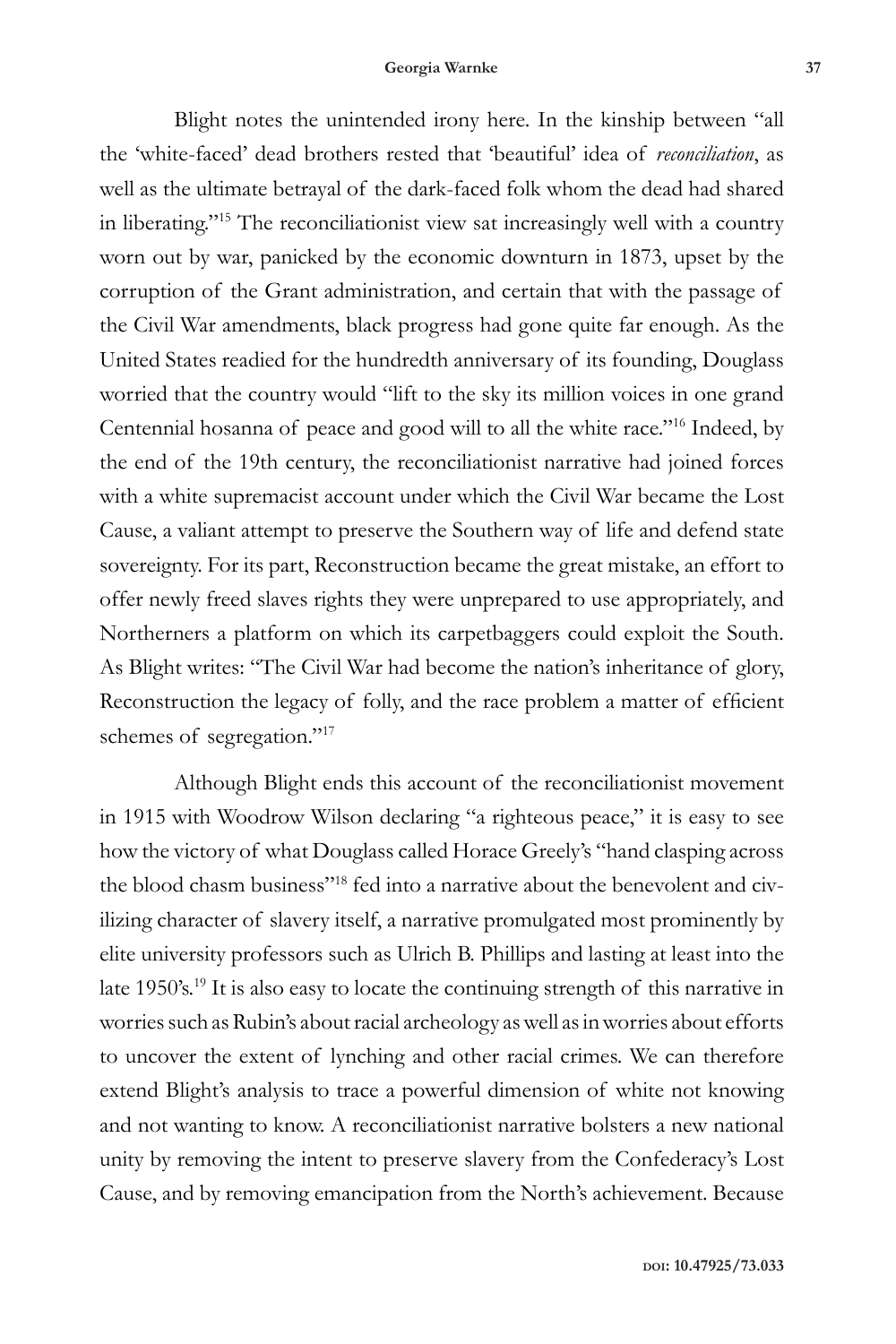reunion requires accommodating North and South, the narrative concentrates on the equal valor and suffering of Northern and Southern troops and extends that moral equivalence to the causes for which they fought: the union and state's rights, respectively. To the extent that the existence of slavery cannot be removed entirely from this picture, it acquires an alternative understanding. Textbooks and commemorations celebrate a romantic vision of Southern gentility while slavery becomes an almost compassionate institution.

In 1935, W.E.B. Du Bois could write:

No one reading the history of the United States during 1850-1860 can have the slightest doubt left in his mind that Negro slavery was the cause of the Civil War, and yet during and since we learn that a great nation murdered thousands and destroyed millions on account of abstract doctrines concerning the nature of the Federal Union.<sup>20</sup>

Arguably, the ideal of reconciliation that requires this account extends from Northern and Southern whites to relations between European and African Americans. Reports on African American lives and experiences are generally admitted into public discussion only as long as they do not threaten what is touted as a post-racial national harmony. Just as during the years after the Civil War, an understanding of that war as a war for emancipation was meant to undermine national unity by extending the rift between North and South, extended consideration of American racial history is currently meant to undermine national unity by deepening the rift between whites and blacks. This knowledge is not worth having, first, because the past is the past and, second, because the knowledge of it would reopen wounds on both sides. In the end, 57% of whites think Americans simply talk too much about race.<sup>21</sup>

A parallel with the historians' dispute in Germany is instructive.<sup>22</sup> In the 1980s, conservative German historians such as Michael Stürmer, Andreas Hillgruber, and Ernst Nolte tried to advance a revisionist history of the Second World War and Third Reich. Like the American reconciliationists, their intended goal was national unity, and like the American reconciliationists, they attempted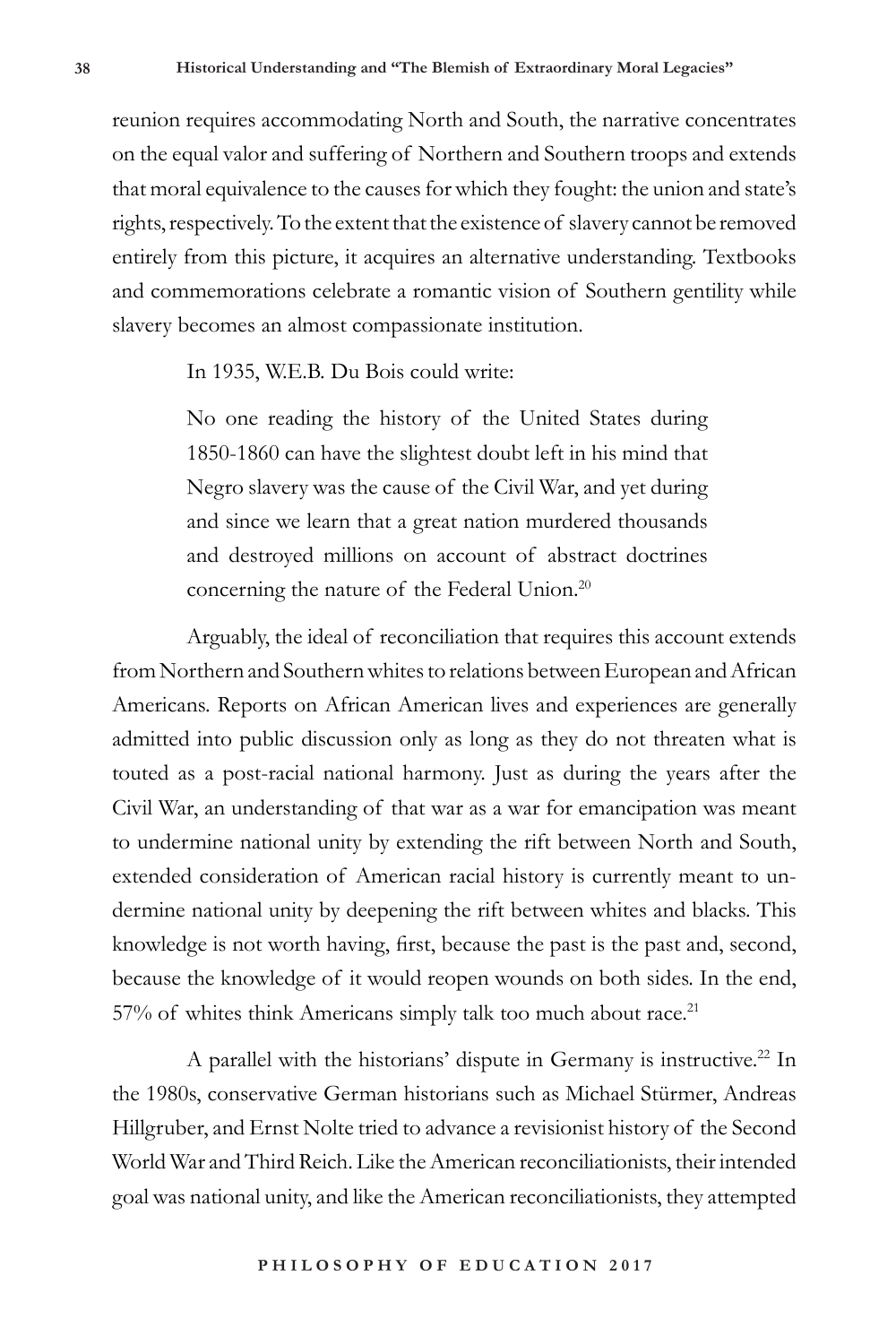to reach it by trying, if not to erase, nonetheless to downplay the problematic dimensions of the past. Stressing those dimensions, the conservative historians suggested, denied Germans an appropriately positive vision of themselves and their history. Thus, Stürmer complained about what he saw as too heavy a historiographic concentration on the Nazi era, while Hillgruber asked that we look at World War II from the perspective of the solider on the Eastern Front, stressing this soldier's heroism in attempting to stop the invasion of the Red Army into Prussia and contrasting that heroism to the indifference of the Allies to Prussia's fate. For his part, Nolte claimed that, except for the "technical procedure of gassing," the Nazis were copiers rather than inventors, merely imitating Bolshevik procedures rather than creating them, motivated, moreover, by a legitimate fear of Bolshevism.<sup>23</sup>

These and other accounts took place as public history, written for magazines and played out against the circumstance of U.S. President Reagan's visit to the Bitburg cemetery where SS members are interred. The equivalences they suggest – Auschwitz and Dresden, the suffering of Holocaust victims with German soldiers and the SS – echo the equivalences the American reconciliationists asserted between North and South. Indeed, what separates a German revisionist history from its American predecessor is arguably only its failure. In the case of Germany, intellectuals such as Jürgen Habermas intervened to protest the revisionists' "identificatory grab at national history,"24 and were able to renew a substantive national discussion of Germany's Nazi past. In the United States, despite the efforts of Douglass and others, the reconciliationist "identificatory grab at national history" succeeded. The same insistence on the need for national unity that was later voiced by conservative German historians led, in the United States, to a severely limited historical account, one designed to re-forge a united America without the memory of the horrors of slavery to re-divide it, and without the aspiration for full civil rights for former slaves. When Reconstruction ended, Southern blacks were left to the mercy of the Ku Klux Klan, while the North overlooked its own racism. And even after the Civil Rights era, white America's interest in the past remains chiefly to downplay it. The consequence is the ignorance of many Americans about significant aspects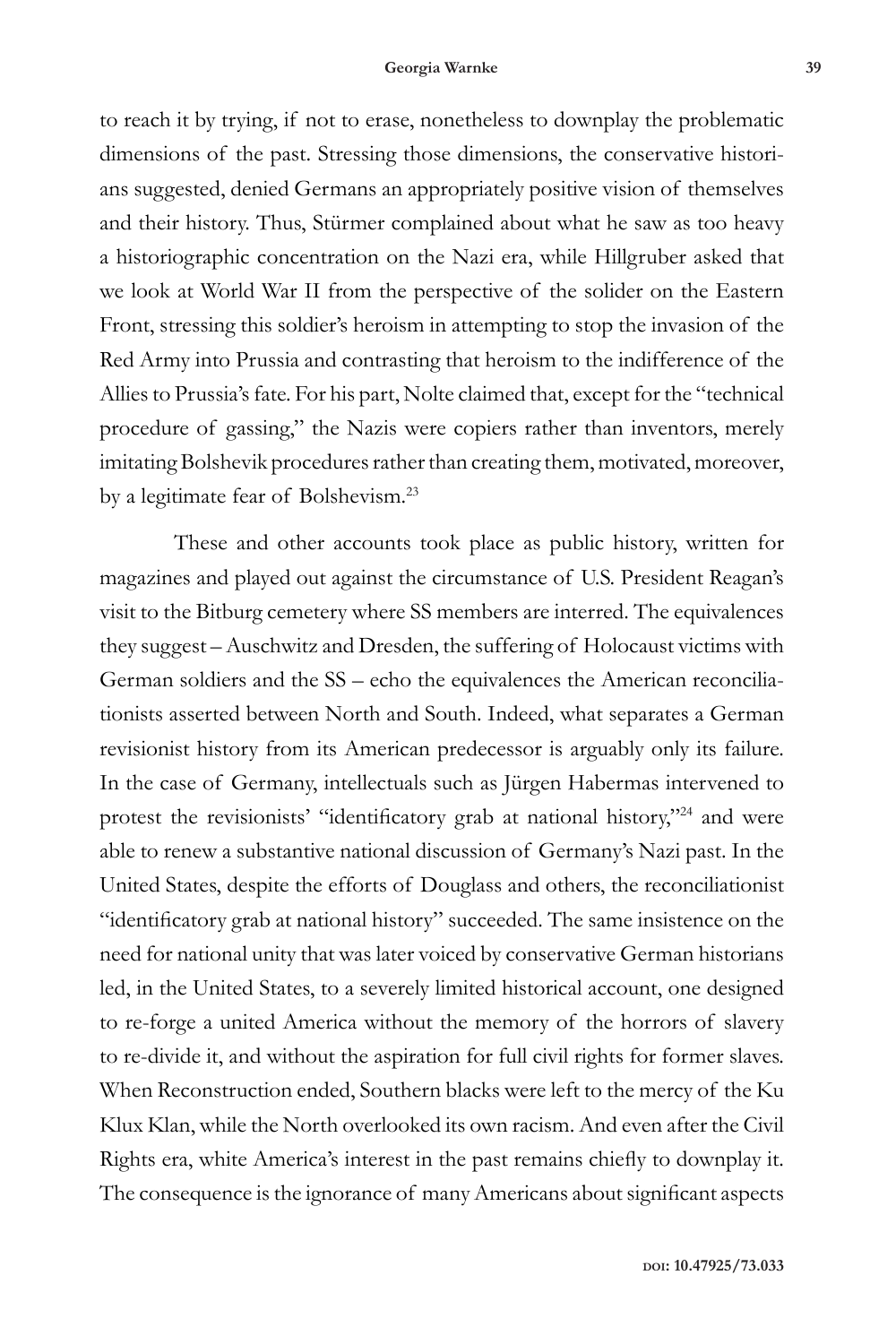of their history.

To be sure, there is something peculiar in the idea that the goal of national unity or reconciliation precludes a serious examination of a problematic past. Truth and reconciliation commissions, as their name implies, regularly pair reconciliation with a decision not to whitewash or bury the past, but rather to exhume and examine it. One of the intentions of the South African Truth and Reconciliation Commission, for example, as expressed by the act that authorized it, is "the pursuit of national unity" as well as "the well-being of all South African citizens and peace," all of which require "reconciliation between the people of South Africa and the reconstruction of society."<sup>25</sup> Likewise, in his foreword to the final report of the Commission, Bishop Desmond Tutu not only rejects the idea that examining the violence and injustice of the past is counterproductive but also he does so in the very same terms of wounds and healing that many Americans use to avoid this sort of examination. Contradicting those who insist that we leave the past in the past, he writes, "Amnesia simply will not do" and insists that "the past refuses to lie down quietly."

> However painful the experience, the wounds of the past must not be allowed to fester. They must be opened. They must be cleansed. And balm must be poured on them so they can heal. This is not to be obsessed with the past. It is to take care that the past is properly dealt with for the sake of the future.<sup>26</sup>

To be sure, truth and reconciliation commissions are not always unqualified successes. Nevertheless, there is little evidence that research into forgotten or suppressed aspects of America's racial past deepens national disunity or incites scenarios of revenge to which those worried about excavating it often point. In trying to understand this worry, then, we might add a third undercurrent to white ignorance. In his attempt to understand Germany's revisionist historians, Habermas points to an urge to dissolve cognitive dissonances. In his view, the work of the psychoanalyst, Edith Jacobson suggests that the developing child needs to learn how to accommodate two opposing experiences of its primary caregiver so as to be able to cultivate a complex image of the same person.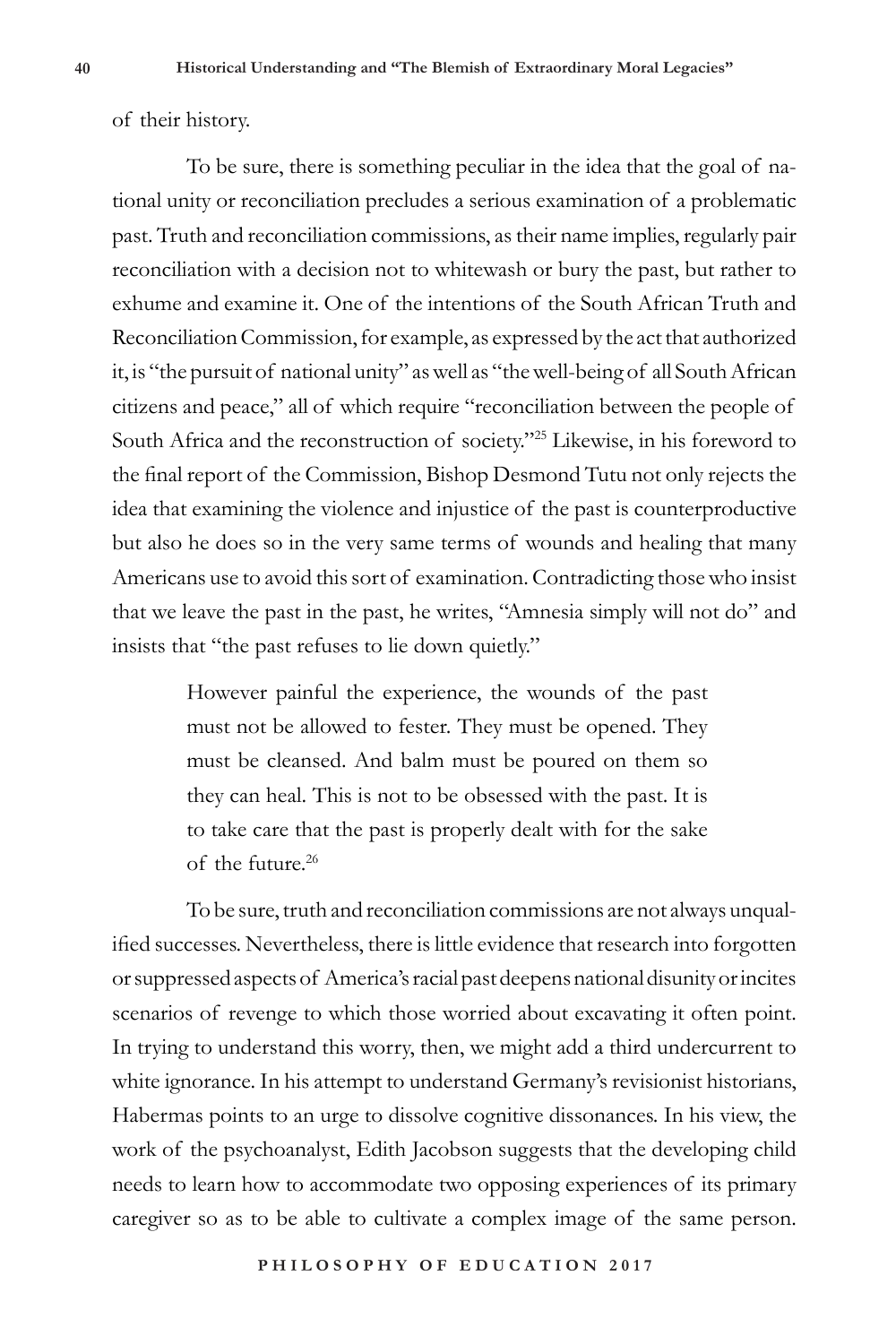The child needs to learn how to connect its experience of the loving and giving caregiver with its experience of the caregiver who withdraws and is unavailable. The urge simply to replace one experience with the other is easier to satisfy, however, and "all the more understandable the further apart the two extremes become." In the context of the Third Reich, then, the urge can be to substitute "the positive impressions of one's own father or brother, which are saturated with experience" for "the disquieting information which is provided by abstract reports about the contexts of these persons' actions and their entanglements." Indeed, Habermas continues: "It is in no way those who are morally insensitive who feel forced to liberate that collective fate, in which close relations were involved, from the blemish of extraordinary moral legacies."<sup>27</sup>

The length of time covered by the racial history of colonial America and the United States means that close relations are not always involved. Nevertheless, the urge to avoid cognitive dissonance felt by many Americans is arguably as strong as, or stronger than, that to which Habermas points. America's history of race relations means that were white Americans seriously to examine the past, we would have to face up to a quite different history from the one we were taught at school. Those events and practices that an exceptionalist picture of the United States sees as aberrations (in a history that otherwise progresses steadily in its realization of ideals of justice and equality) will, from the alternative viewpoint, appear as the norm. A resolve to know and want to know the extent of the history of racial injustice would have to reckon with America's own "extraordinary moral legacies." Mills offers us a list:

> The slow-motion Holocaust of African slavery … the Middle Passage, and the "seasoning" process … the casual acceptance as no crime, just the necessary clearing of the territory of pestilential "varmints" and "critters," of the random killing of stray Indians in America … and on the slave plantations – whippings, castrations, dismemberments, roastings over slow fires, being smeared with sugar, buried up to the neck, and then left for the insects to devour; the fact that in America the medieval tradition of the auto-da-fe, the public burning,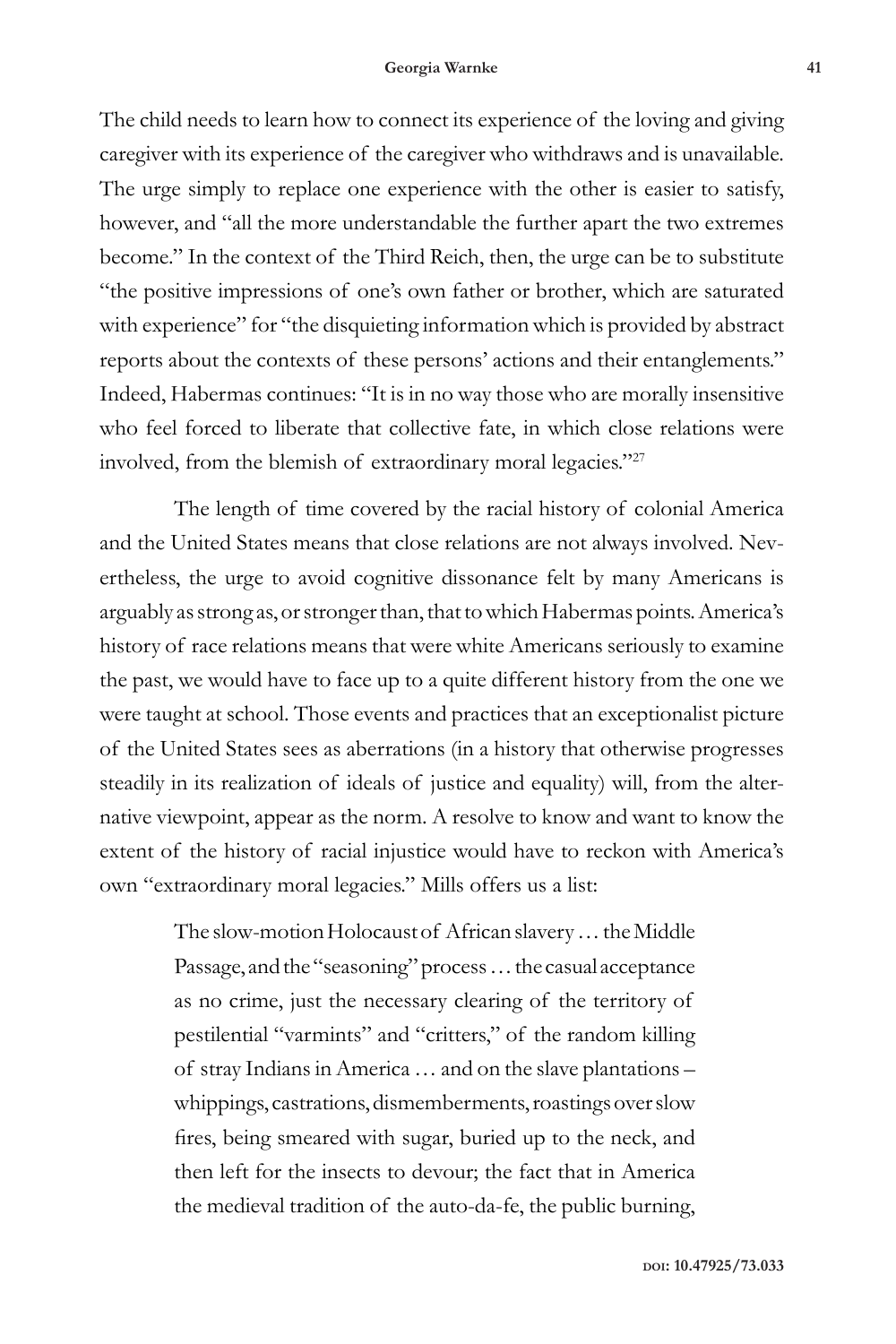survived well into the twentieth century, with thousands of spectators sometimes gathering for the festive occasion of the southern barbecue, bringing children, picnic baskets, etc., and subsequently fighting over the remains to see who could get the toes or the knucklebones before adjourning to a celebratory dance in the evening.<sup>28</sup>

If we add the white mobs who stormed and destroyed entire black communities such as Rosewood, Florida, and the Greenwood neighborhood of Tulsa, Oklahoma, the thefts of farmland owned by blacks who had been lynched or driven off their property as in Forsyth County, Georgia, government policies that intentionally disfavored African Americans, patterns of redlining and housing covenants that kept many in ghettos through most of the 20th century and were replaced with predatory lending policies in the 21st, drug policies that incarcerated countless numbers of black men and police killings of others, the cognitive dissonance becomes nearly overwhelming. For many, including the critics of the 2014 A.P. History framework, confronting American racial history may engender an epistemological crisis that threatens to shatter their sense of who they are and where they live. Rather than "a dynamic and exemplary nation" pitted with a few flaws, they might find themselves in the country Mills depicts, a deeply racist nation with a few exemplary incidences and people. No wonder, then, that some might seek refuge from cognitive dissonance in an exceptionalist historical memory.

Nevertheless, in the rest of this essay I want to consider whether a choice between this refuge and Mills's "realist" framework is our only option. In the context of the German historians' debate, Habermas distinguishes between "the attempt to place a revisionist history at the service of a national-historical refurbishment of a conventional identity" and "the task of understanding based on a distanced analysis that liberates the power of a reflective memory and thus extends the latitude for an autonomous treatment of ambivalent traditions.<sup>229</sup> While white ignorance and contemporary U.S. politics point decidedly toward the former, I want to consider the grounds for the latter. If the view that the past is over, the fear of the consequences of examining it and the urge to avoid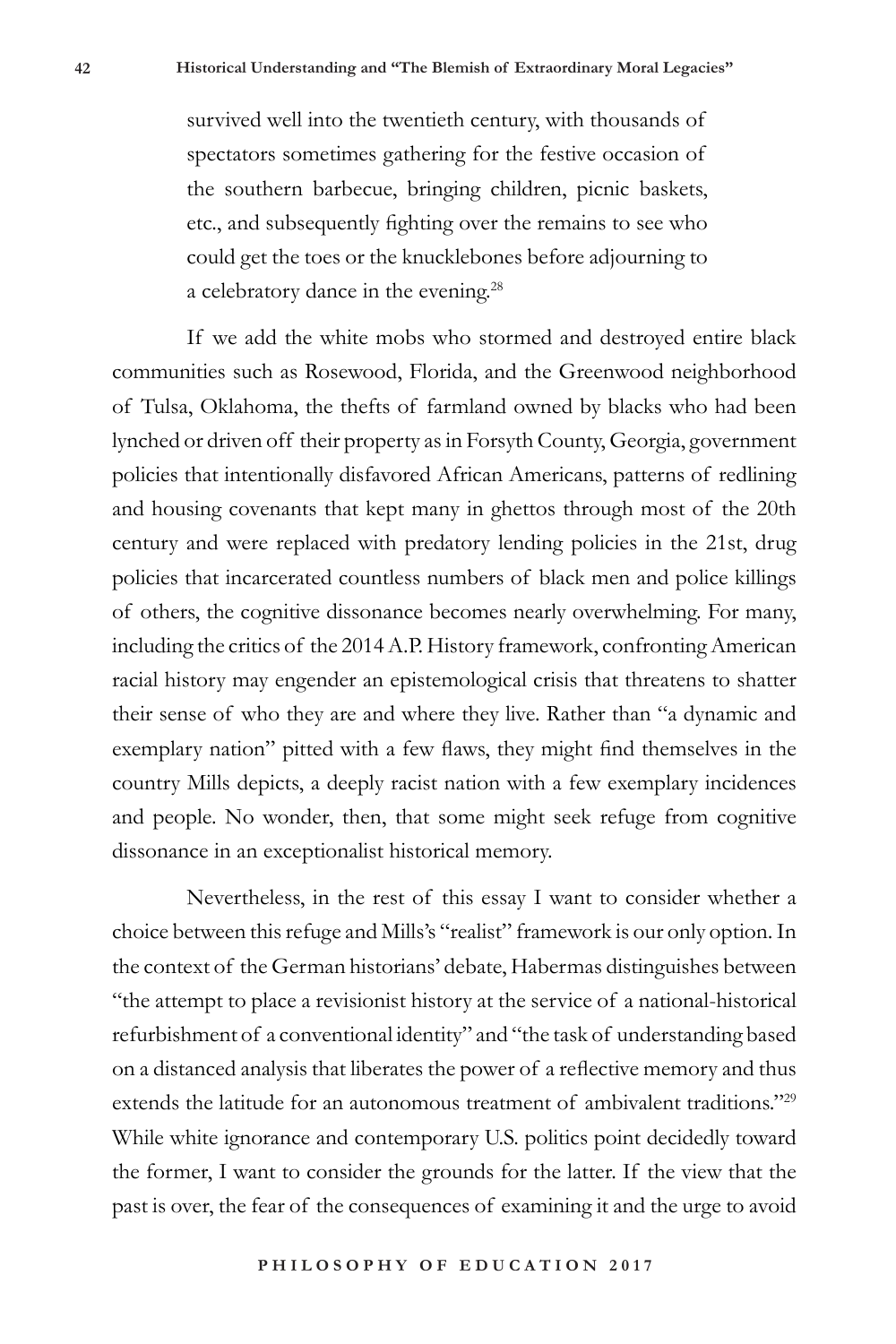cognitive dissonance constitute powerful impediments to a more adequate understanding of our racial history on the part of white America, how might we surmount them and what might a more adequate understanding involve? In order to consider these questions, I turn to philosophical hermeneutics.

## A HERMENEUTIC APPROACH

Philosophical hermeneutics conceives of history as a set of interpretive resources. As socialized beings, we participate in a history that we inherit rather than create. Our historical traditions bequeath to us the world within which we must maneuver as well as the practical know-how, the culturally and historically acquired assumptions, the evaluative expectations, and the implicit norms of assessment that allow us to do so. Because these knowledges, assumptions, expectations, and norms are handed down to us, we always already possess our world and its meanings before we come to consider them in a more reflective way. Martin Heidegger therefore focuses on the pre-theoretical knowledge we exhibit in our practical activities, such as opening doors and hammering nails, while Hans-Georg Gadamer attends to our pre-understanding of texts and text-analogues such as events, actions, and practices. In both cases, we pre-possess forms of understanding and orientations – or what Gadamer calls prejudices – that provide us with our capacities for coping with our world and deciphering its contents. The literary critic, Alyssa Rosenberg thinks "our contemporary conversation about Shakespeare would be a lot more interesting if, rather than using the Bard's name as a synonym for unimpeachable greatness, we could talk about what works of Shakespeare we like best, which do not resonate with us and why."<sup>30</sup> Yet those brought up in particular cultural and literary traditions cannot avoid identifying Shakespeare's name with "unimpeachable greatness." Whether they enjoy Shakespeare's work or not, they approach it *as* Shakespeare's work, as work, in other words, that already provides them with a standard of excellence. Even when they talk about which works they like and which do not resonate with them, they are talking about works by Shakespeare with all the meanings that name contains.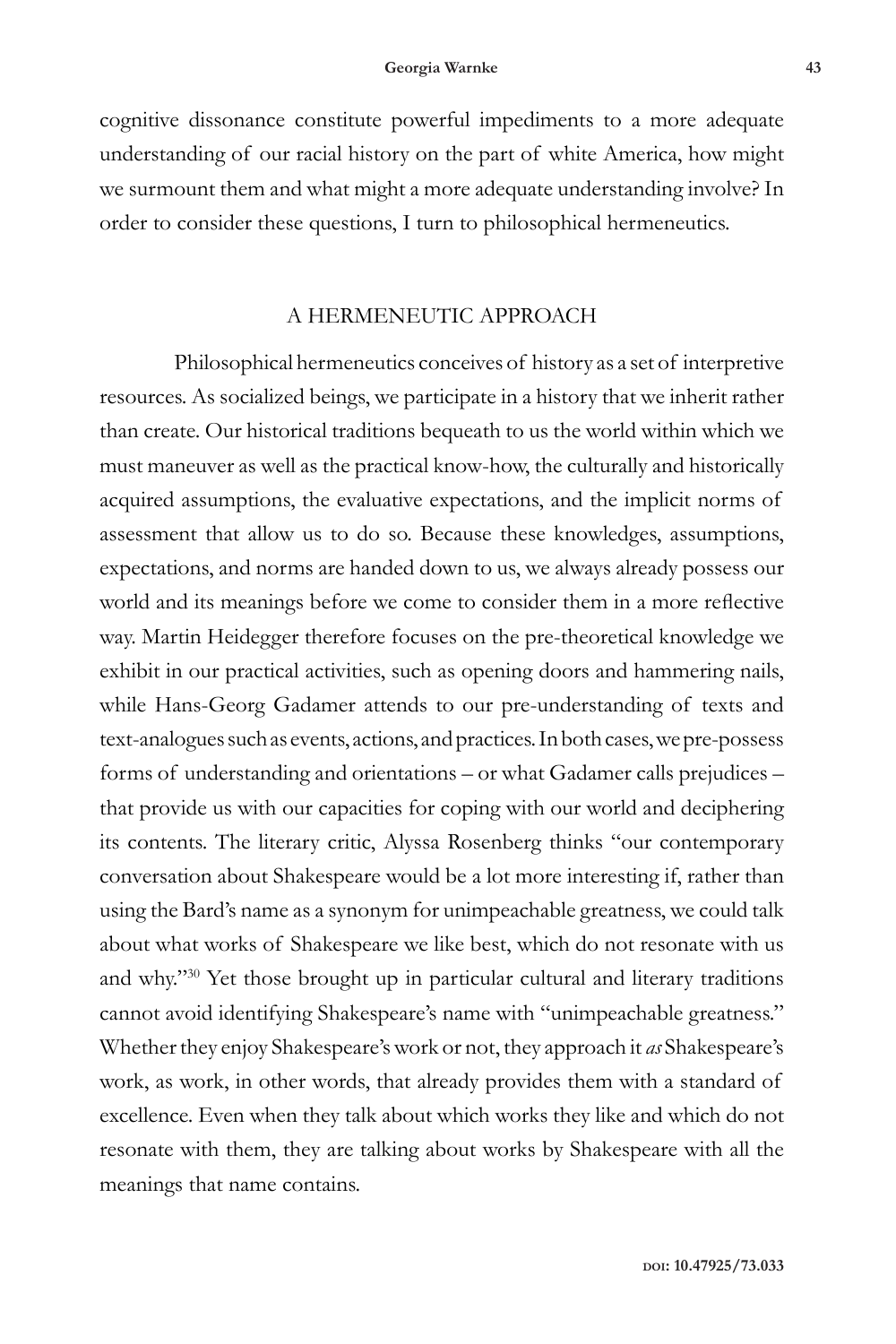To be sure, this conception of historical tradition seems ill-positioned to provide an alternative to history as the "refurbishment of a conventional identity." Rather, philosophical hermeneutics seems to offer us an account of historical transmission wherein the traditions of interpretation in which such conventional identities are inscribed are taken up uncritically, and passed down to new generations to provide on-going orientations for what they can take as true. Gadamer claims explicitly to be rehabilitating both historical tradition and the orientations or prejudices it provides. His philosophical hermeneutics thus makes it unclear how the inheritors of certain cultural and literary traditions could ever come to understand Shakespeare in terms not associated with "unimpeachable greatness." Similarly, his hermeneutics makes it unclear how white Americans could ever surmount the reconciliationist narrative that the post-Civil War historians and poets established. Instead, Gadamer appears to rehabilitate historical tradition precisely at the cost of a "distanced analysis that liberates the power of a reflective memory."<sup>31</sup> Indeed, as some of his critics have argued, philosophical hermeneutics seems essentially conservative. Given the account of understanding it offers, it makes it difficult to see how a conventional identity could ever be sufficiently challenged even to require refurbishment.

At the same time, one of the resources to which Gadamer looks in developing his hermeneutics is experience. Although we inherit cultural and historical orientations and prejudices, we apply and activate them in the circumstances in which we find ourselves, circumstances, moreover, in which we are not alone. We may, for example, have inherited a particular form of culturally specific practical knowledge in knowing how to sidle politely around a crowd in the tight space of a small museum. In a particular application of this know-how, however, just as we attempt to sidle, one member of the crowd steps back into our path and trips us. The anticipation we had that we would move around the crowd to view a painting further down the hall collides with the anticipation that a member of this crowd had that she would step back into an empty space. Both of us therefore find ourselves on the ground. Similarly, what we enact as a simple defenestration combines with the actions of others and with additional events and perceptions to start the Thirty Years War, a war we can know as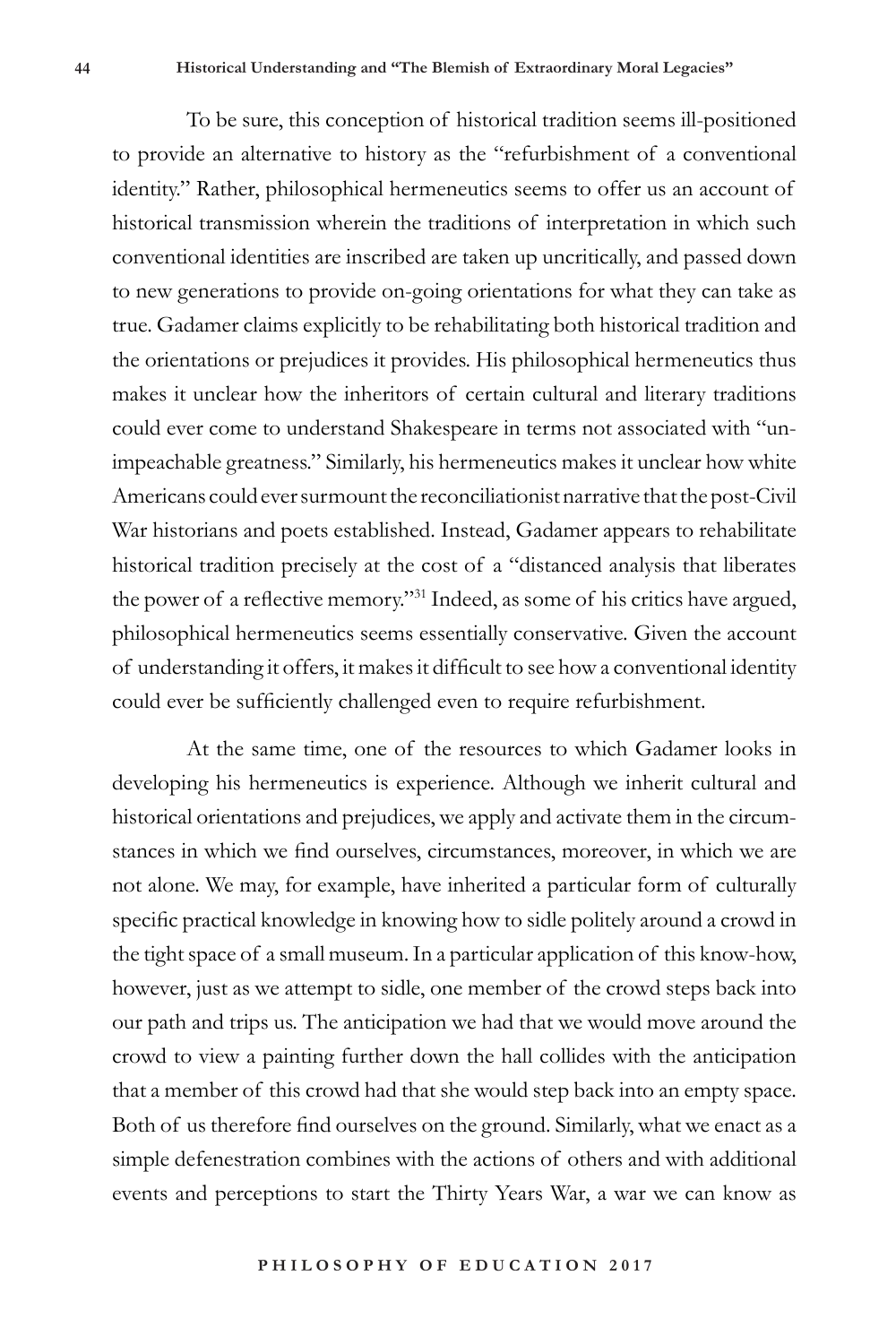#### **Georgia Warnke 45**

the Thirty Years War only after it has ended. In both cases, further experience undermines the prejudices or expectations with which we began. What we anticipated as a sidling turns out to be a fall, and what we initially took as the action of pushing a few people out of a window turns out to be the beginning of a very long war. That we inherit presumptions and expectations thus does not ensure that our understanding will remain the same. In coping with our world we necessarily project or anticipate the meanings of actions, texts, and the like, but these projections and anticipations are always subject to failure and revision.

For Gadamer, this sort of failure signals the less noticed, perhaps, of two aspects of experience. One aspect is confirmatory. When I sidle around a crowd successfully, I ratify my experience of the practice's efficacy in that I am now free to view a painting that the presence of the crowd previously obstructed. Likewise, I have experience with pushing people out of windows and I am familiar with their typical results. From a pattern of similar experiences, I derive a general finding – hence the importance of experiments in the natural sciences where "the dignity of experience depends upon its being in principle repeatable."<sup>32</sup> A second aspect of experience has the opposite valence, however. In this case, experiences are essentially negative: events do not go as planned and our expectations are upset. According to this sense of experience, we "have" experiences, suffer or go through them. Their consequence, Gadamer insists, is a revision in our understanding. First, what we assumed to be the case in terms of the meaning of a specific event or effect of acting turns out to be mistaken. Second, in realizing that our assumptions were mistaken we come to understand or clarify them as assumptions. We may not have been explicitly self-aware that we intended to sidle around a crowd with the aim of getting a closer look at a particular painting. Rather, only when we are on the ground does it become clear to us what we had expected to do and what our assumptions were. Moreover, what become clear are the assumptions and expectations not only about the particular event but about the network of understandings and practices – of sidling, the behavior of crowds, etc. – in which this event is implicated.

While Gadamer refers here to Hegel's dialectic, which Gadamer thinks articulates the "reversal of consciousness" to which experience gives rise, he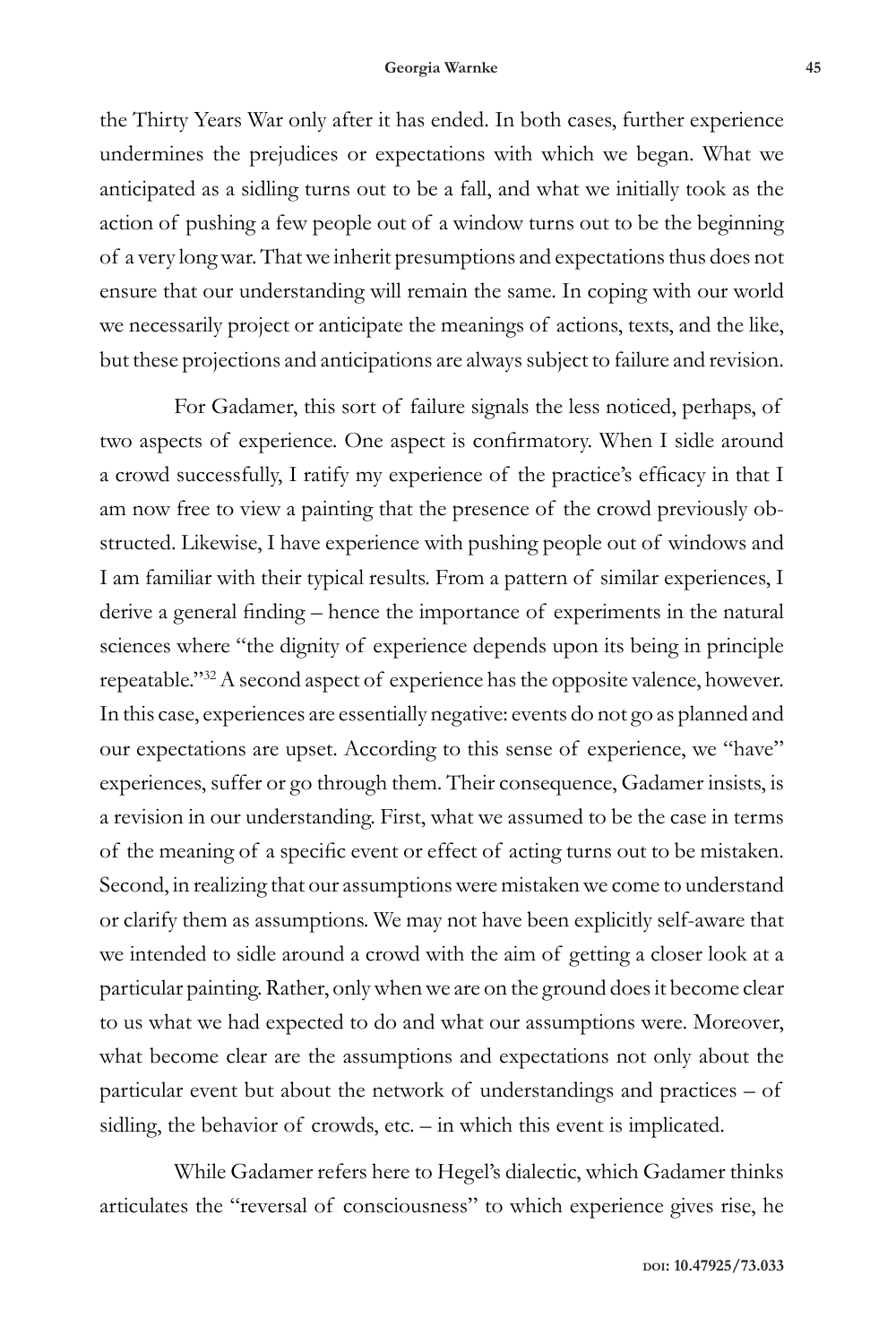departs from Hegel in denying that this dialectic ends.<sup>33</sup> For Hegel, experiences serve a progression of ever more satisfactory forms of knowledge that lead to an absolute knowledge in which subject and object are finally adequate to one another. For Gadamer, because history does not end, our continuing experiences allow for continuously new understandings. As Donatella Di Cesare points out, Gadamer introduces a "rift into total dialectical mediation. Finitude prevents totalization, blocks perfection, forbids the completion of becoming, and denies both the absolute and absolutism."34 Experience also leads to an openness to what Axel Honneth calls the "surprise value" of new experiences.<sup>35</sup> The dialectic of experience," Gadamer writes, "has its proper fulfillment not in definitive knowledge but in the openness to experience that is made possible by experience itself."<sup>36</sup>

For philosophical hermeneutics, then, the circumstance that we inherit rather than create history leads not to stasis in which we can only repeat what our ancestors believed, but rather to a recognition that all our understanding is revisable. Experiences provoke interpretive reassessments; they clarify for us what our previous assumptions were and ask us to acknowledge the limits of what we once took to be the case. Because history continues, we can never take final hold of all the meanings a text, practice, action, or the like can have. Rather, we experience them in light of new or other texts, practices, and actions, in terms of which they acquire new meanings and nudge us to rethink what we thought we knew. Rubin's assumption that the past is the past thus finds no foothold in historical experience. As it turns out, we can never know the past in its entirety because its meaning continues to change; moreover, it does so in relation to a future we cannot foresee and that reminds us, instead, of our finitude and fallibility.

We can find some confirmation for Gadamer's point here in the current attention in the United States to the meaning of Confederate symbols. Following the success of the reconciliationist narrative, for many Americans the Confederate flag, statues of Confederate generals, and memorials to the Confederate dead became innocuous reflections of a way of life, one that some may have identified with racist attitudes but that others maintained were merely tributes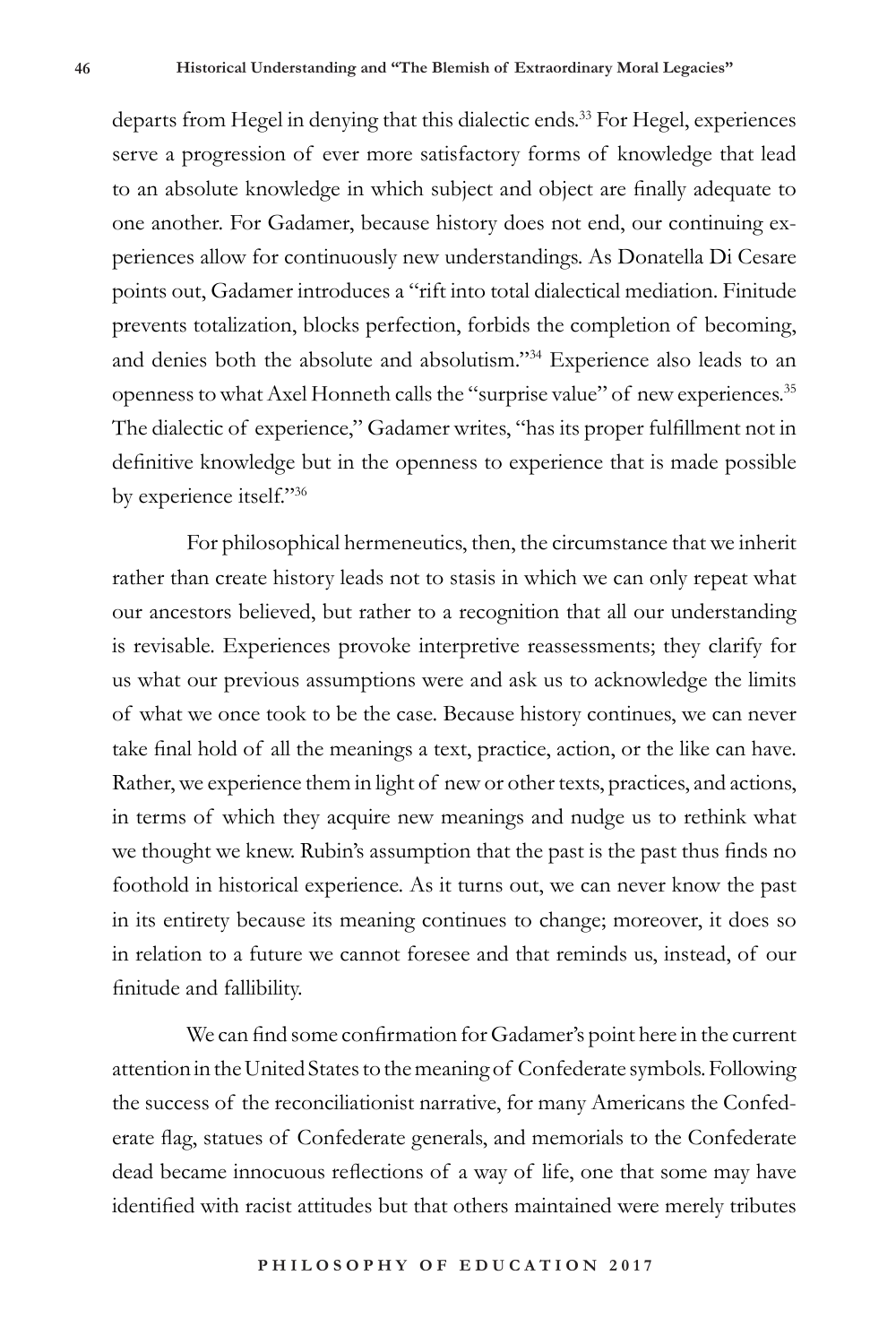to a group's Southern heritage. Arguably, if Confederate symbols ever were the latter independent of the former, then following the massacre of nine people at Emanuel African Methodist Episcopal Church in 2015, they no longer are. South Carolina therefore removed the Confederate flag from the state capital in Columbus, and other states and institutions began de-Confederatizing as well. For example, the National Cathedral in Washington D.C. removed images of the Confederate flag from two of its stained glass windows, and the University of Louisville will remove a Confederate monument near its campus. Some confirmation of Gadamer's point might also be found in the way the #BlackLivesMatter movement has changed understandings of the meanings of institutional names and emblems that may have once seemed too timeworn to provoke comment. Harvard Law School dropped its official seal, which had derived from the family crest of an 18th-century slave owner; students at Yale University asked that the university rename Calhoun College, named after John C. Calhoun, a defender of slavery, and Princeton University students asked that Woodrow Wilson's name be removed from the Woodrow Wilson School of Public and International Affairs because of his segregationist beliefs and actions.

Nevertheless, if these and other events are beginning to revise the meanings Confederate symbols and institutional names possess, de-Confederatization in the United States is not only very late but still incomplete. The United States remains replete with statues of Confederate generals as well as countless Confederate flags and memorials, including one dedicated in Arizona as recently as 2010. As yet, the National Cathedral has no plans to remove windows honoring Generals Robert E. Lee and Stonewall Jackson, and Yale and Princeton have thus far decided against renaming their colleges and schools. A plan in New Orleans to remove Confederate monuments in 2015 was met with death threats and the intentional torching of a potential contractor's car. After the 2016 election, the Confederate flag became a frequent addition to victory parades.<sup>37</sup> Despite our experiences, then, what Hegel calls a reversal of consciousness seems partial at best.

Potentially more devastating, however, for any attempt to look to philosophical hermeneutics for an adequate historical account, is the suggestion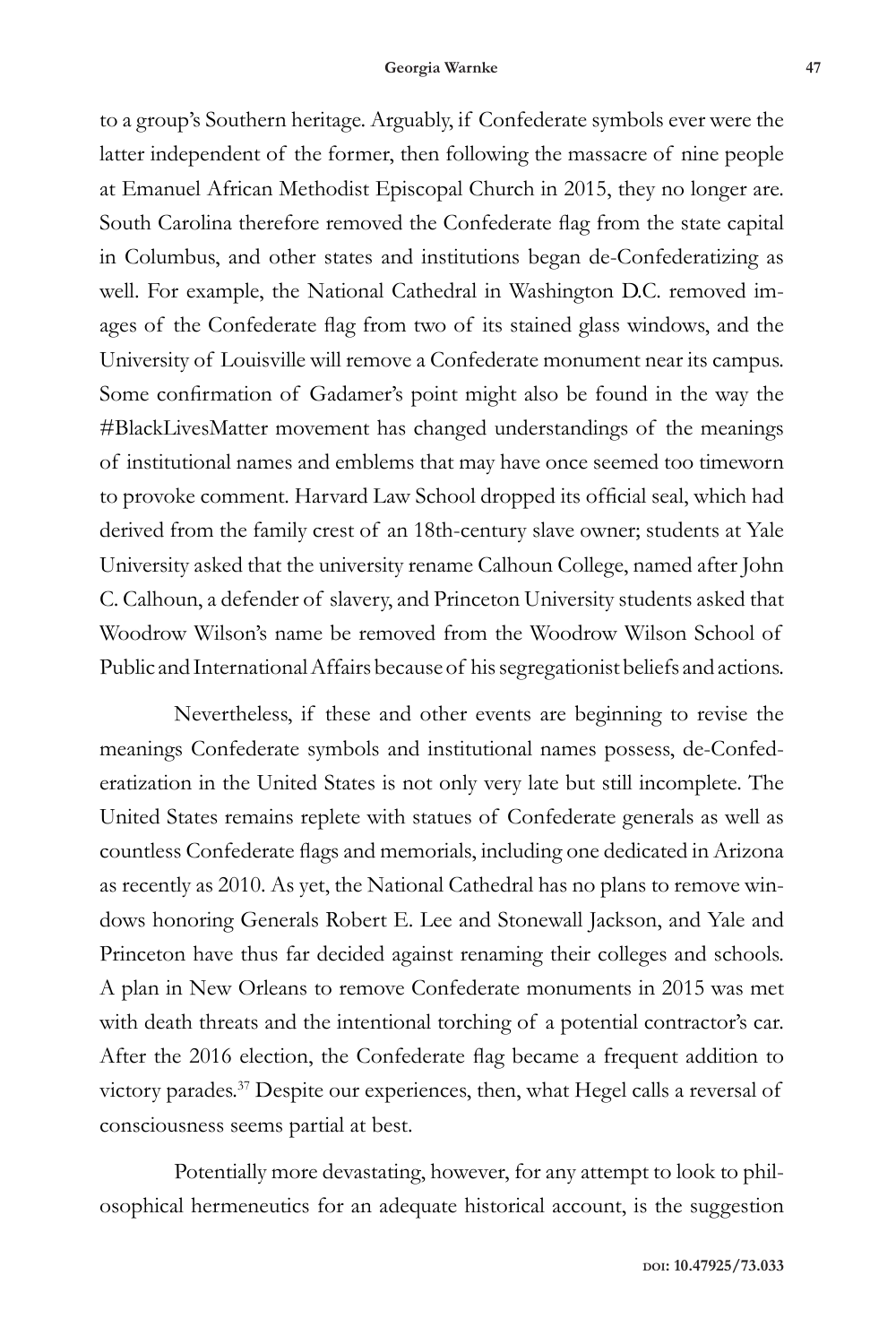philosophical hermeneutics seems to make that understanding comes only from experience, and that it therefore depends upon the course of events. Are we simply to wait, then, until some event or series of events provokes us to understand our history differently? Worse, are we to welcome events such as the murder of African Americans at church because they begin to change our understandings of meaning – in this case, the meaning of Confederate symbols? And how can we be certain about the direction in which they might change our understandings? If, as Gadamer contends, understanding is something that happens through experience rather than something we achieve, what value does philosophical hermeneutics really have as a framework for historical study? If understanding depends on experience, and we cannot predict or control our experiences, how can we be sanguine about what we might come to understand? Is this outcome precisely that which Mills fears in criticizing the scare quotes around truth?

I think we can draw a different conclusion from Gadamer's analysis. Although philosophical hermeneutics may be overly passive in awaiting the effects of experience, it also stresses the importance of openness and thus offers another option for rethinking historical tradition. While Mills contrasts ignorance to knowledge, philosophical hermeneutics contrasts ignorance to dogmatism, and it equates knowledge with the recognition that all our understanding is partial. It may be that philosophical hermeneutics places too much emphasis on the extent to which this recognition issues from the way experience confounds our assumptions and expectations, but among our most important experiences for Gadamer are our experiences of others. If Gadamer seeks to rehabilitate historical tradition, it is also clear not only that there are countless historical traditions, but also that traditions are internally composite. We grow up in a world in which the people we encounter grow up with different practices and conventions, belong to different faiths, possess different conceptions of the good, and adhere to different political orientations. Moreover, these practices, conventions, faiths, conceptions of the good, and political orientations contain multiple strands: for example: Christianity, Judaism, Islam, and so on, liberalism, conservatism, and the like. The openness to and possibility of change in our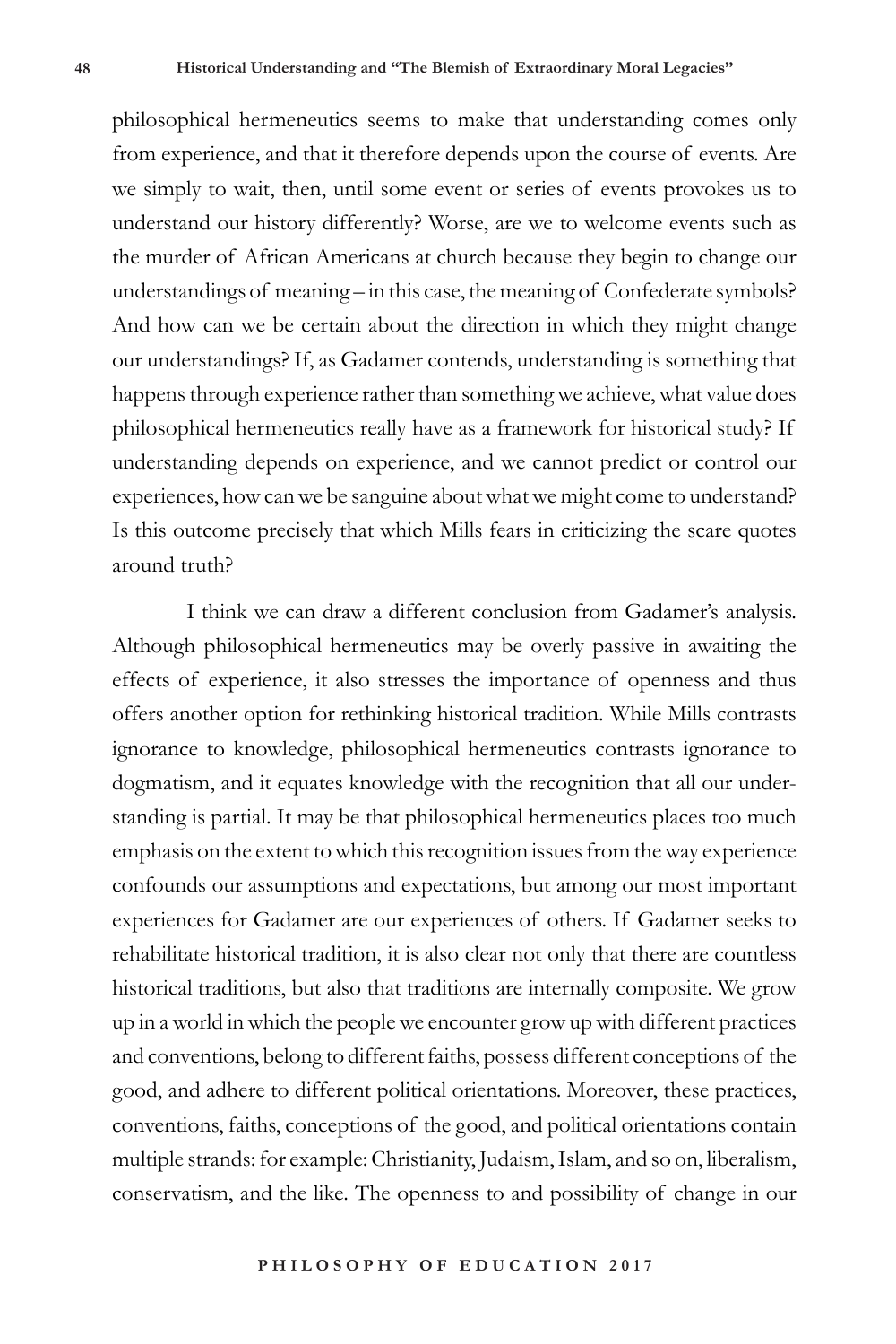#### **Georgia Warnke 49**

historical understanding is not a matter only of the linear experience of monolithic traditions. Rather, it is, or can be, the result of experiences of and with others, fostered in transnational, heterogeneous, and intercultural communities and collectivities. In *Truth and Method* Gadamer's discussion of experience therefore leads directly into a discussion of dialogue. In talking to and with others, we can experience the challenges their views and outlooks present to our own, and together with them we can rethink what we thought we knew.

Importantly, I think, for the attitude of openness, we need not rely only on the diversity of the spaces in which we happen to live, any more than we need rely only on the experiences we happen to have. Rather, openness is an attitude fostered by an education in the humanities. Gadamer's *Truth and Method* actually begins with this point. Looking to the 19<sup>th</sup> century, and especially Hegel's concept of *Bildung* or cultivation, Gadamer seeks to show the roots of the *Geistewissenschaften* in the humanist tradition. Whereas Kant uses the concept of *Bildung* in connection with the duty to cultivate one's talents, Hegel conceives of it in terms of cultivating oneself. Here, like the negative aspect of experience, the concept reflects a process more than a result. In *Bildung* one does not develop only one's talents or concentrate solely on the aim of being able to exercise them. Rather one develops oneself and does so through openness to what is alien or other. Practical *Bildung* involves developing oneself by working on an object separate from oneself while theoretical *Bildung* involves developing oneself by examining new ideas, alternative understandings, and unfamiliar conceptions. Gadamer writes that theoretical *Bildung* "leads beyond what man knows and experiences immediately. It consists in learning to affirm what is different from oneself."<sup>38</sup> In so doing, one moves from the particularity of one's own situation or point of view to a universal perspective, which Gadamer describes as "the viewpoints of possible others."<sup>39</sup> Again, as with experience, Hegel, according to Gadamer, thinks *Bildung* ends in absolute knowledge in which no further cultivation is necessary. Gadamer, in contrast, thinks that even if we hold on to the idea of perfect *Bildung*, because of the finitude of our existence and the partiality of our understanding, it refers to a mature rather than a final state, a state in which we have developed an openness, sensitivity, and tact that allow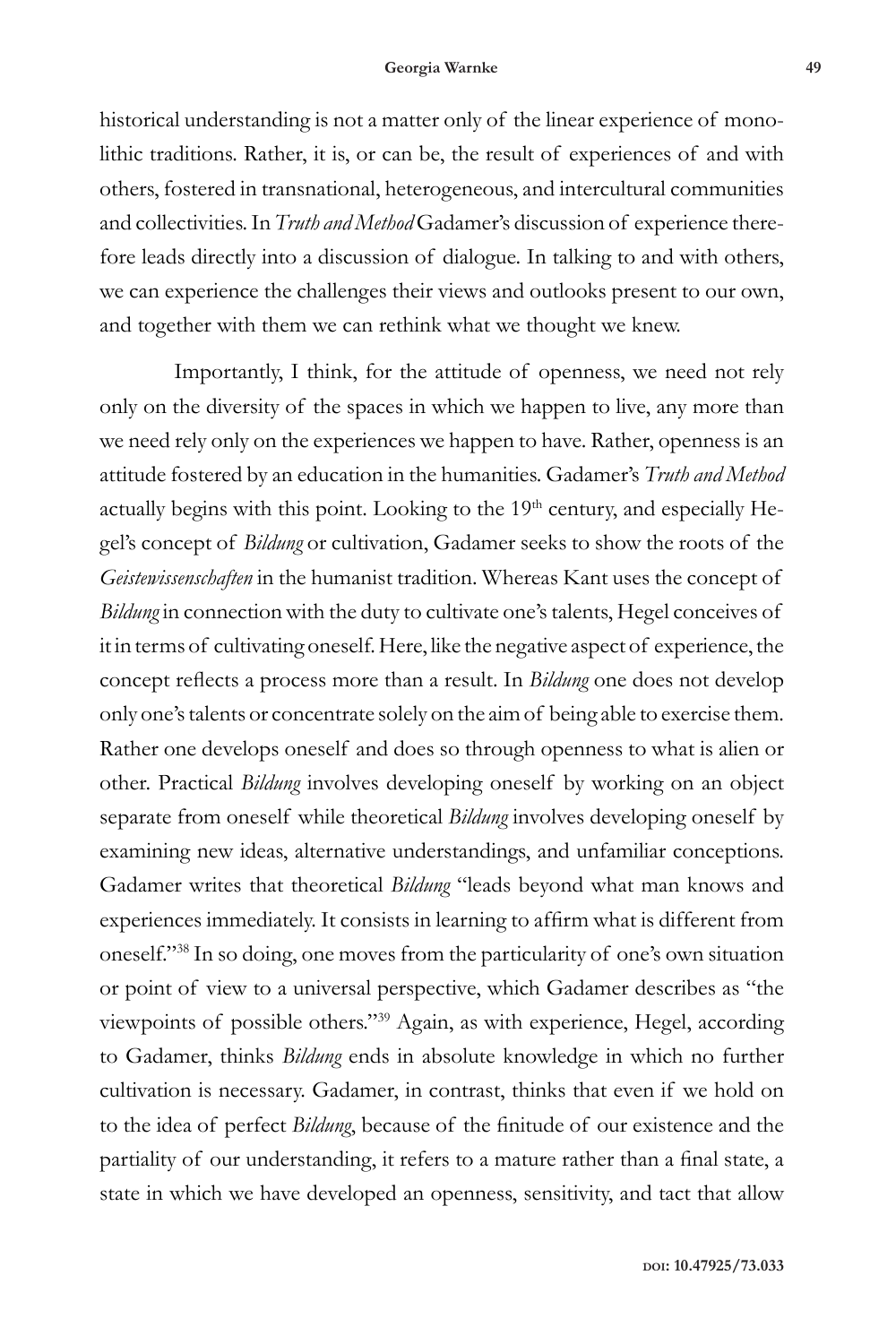us to continue to learn.

Given the role Gadamer gives to historical tradition, *Bildung* is especially important for his analysis. If we are socialized beings who participate in traditions that are handed down to us and that provide us with our initial facility with our world in the form of prejudices and orientations we inherit, then the degree we can go beyond our inheritance is the degree to which we can learn, and learn not just from the course of our own experience but from discussions with others who hold backgrounds, viewpoints and perspectives different from our own. At the same time, for both Hegel and Gadamer, the most significant aspect of *Bildung* involves the process of what we might call appropriation and assimilation. In practical *Bildung*, one alienates oneself in the object on which one works, and reaps the benefits of self-development that alienation involves in returning to oneself a more *gebilidete* person. Likewise, in theoretical *Bildung*  one journeys out into the ideas and views of others and then returns to a more developed version of oneself in integrating and taking them on board. Gadamer consequently claims that "What constitutes the essence of *Bildung* is clearly not alienation as such, but the return to oneself."40

Yet I want to argue that, to the extent that *Bildung* involves a humanistic education, what is most important is not appropriation and assimilation but the cultivation of the capacity to accommodate cognitive dissonance, the insight Habermas attributes to Edith Jacobson. Put otherwise, what the humanities teach is an openness developed from understanding texts, histories, events, and actions in multiple, divergent ways. What a humanistic education allows us to see is not only that there are ways other than the ones we have inherited of viewing and coping with the natural or human world, but also that grasping these ways and learning to understand from more than one perspective are important aspects of maturity.

This capacity for cognitive dissonance is perhaps most clearly cultivated in literary interpretation. In previous work, I have pointed to our capacity to appreciate differing interpretations of Jane Austen's work. Take Fanny Price of *Mansfield Park*, whom Lionel Trilling sees as a symbol of Christian heroism,<sup>41</sup> Alasdair MacIntyre as a model of the virtue of constancy in an unburnished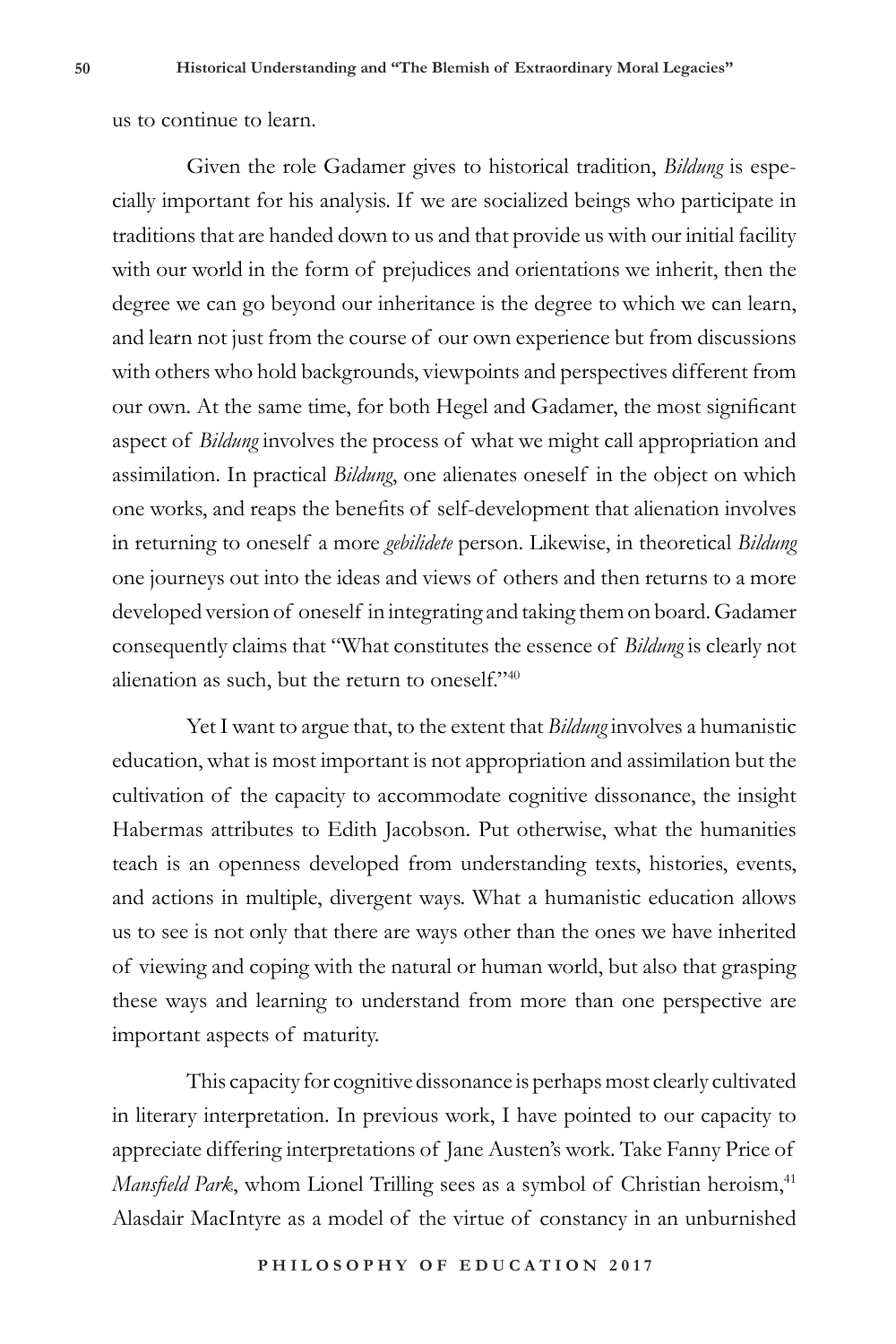state,<sup>42</sup> Nina Auerbach as "a silent censorious pall,"<sup>43</sup> and Kingsley Amis as proof that Austen's very "judgment and … moral sense were corrupted."44 We need not decide between these interpretations. Rather, the extent to which one is compelling has no effect on the capacity of another to be equally compelling. We can understand Ophelia's madness in Shakespeare's *Hamlet* in terms of feminine stereotypes, but we can also draw on feminist criticism to see it as the expression of her real self once freed of patriarchal authority. Likewise, we can appreciate the different interpretations Mills and David Bosworth offer of Herman Melville's novella, *Benito Cereno*. Mills understands the book in terms of his account of white ignorance. Because the white Amasa Delano, captain of the American merchant ship "Bachelor's Delight," cannot conceive of Africans as effective agents, he cannot see that they have taken over the ship that was transporting them as slaves from Buenos Aires to Lima. Bosworth, however, interprets the novella as a critique of Delano's sunny, clueless geniality, "whose wholesale rejection of the grimmer side of human nature prevents him from recognizing a slave mutiny in progress."45

In each of these cases, the practice of literary interpretation prompts us to entertain different understandings of the same text or incident or character in a text. To the extent that each interpretation can point to textual evidence for its understanding, none can claim superiority to the others. Rather, each may emphasize different aspects of the texts at issue and weave the various parts of the texts together in different ways. Each may understand the texts in terms of different concerns, worries, and interests, and in terms of different relations to different ideas and references. The practice of literary interpretation asks for evidence and justification for understandings that are to be taken seriously. Yet it assumes that because different readers can take up an identical text under different circumstances and in relation to different touchstones, they can stress different parts of it, understand their significance differently, and relate them to the remaining parts of the text differently as well. This interpretive pluralism enriches our understanding. To return to *Mansfield Park*, compare Edward Said's understanding of the novel in terms of postcolonial theory to an interpretation in terms of queer theory. Said uses the silence that attends Fanny's questions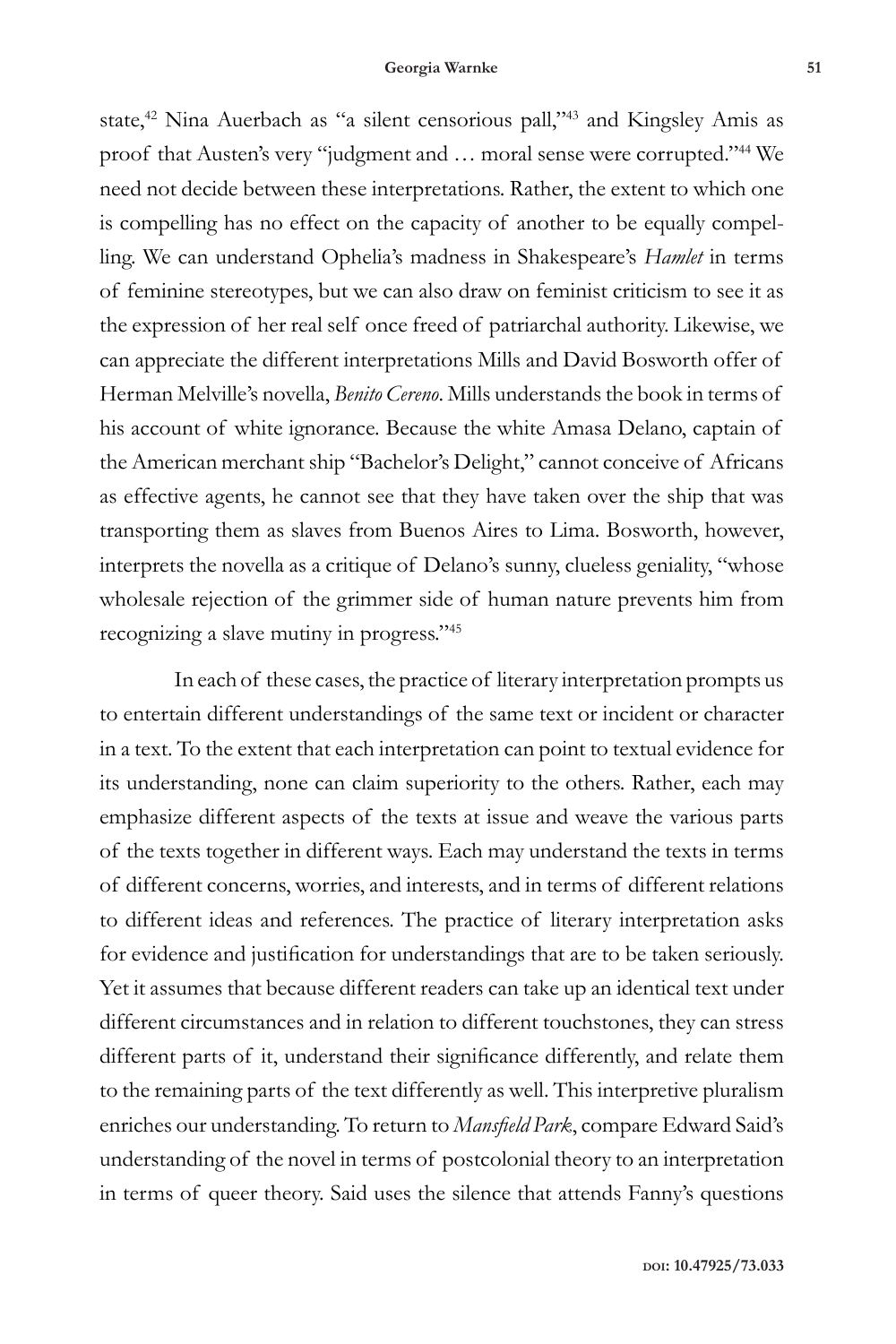about the business her uncle, Sir Thomas Bertram, has in Antigua to highlight the entanglement of the novel with issues of slavery and colonialism;<sup>46</sup> George Haggerty looks to Fanny's own silence and timidity to see the novel as an exploration and defense of Fanny's "transgressive," quasi-incestuous love for her cousin, Edmund.47 Just as we learn to understand the loving and giving caregiver as the same person who withdraws and is unavailable, we learn to understand the text that is complicit with the slave trade as the same text that is transgressive.

One of the virtues of the capacity to see the same text in different ways is the insight it gives us into its richness. Where we are able to see the different meanings a particular text or aspect of a text possesses, we can also grasp its depth and breadth, both of which are invisible to us as long as we hold only to one, or our own, understanding of it. Put otherwise, when we take up the wealth of possible ways a text can be understood, and understand the multiplicity of concerns and interests to which it speaks, we also see its worth. Moreover, attentiveness to interpretive differences enhances self-knowledge. Certainly, where we can understand a text in different yet equally plausible ways, we understand the partiality of any one understanding, as Gadamer suggests. Yet acknowledging interpretive differences also allows us to situate our own understandings in the interpretive space of other understandings. We can compare what we found significant and what spoke to us to what others find significant and what speaks to them. We can thereby both identify what is or was important to us and examine why and in what way it is. To this extent, the capacity to understand differently encourages and lends itself to self-reflection.

If the practice of literary interpretation can stand in for an interpretive pluralism characteristic of a humanistic education in general, then this education remains of manifest importance. It helps to develop the capacity for cognitive dissonance that fosters an awareness of depth and breadth and that enhances self-knowledge. On this analysis, a history of the United States that narrows its meaning to either exceptionalism or racism represents a dogmatic failure. An education in the humanities and interpretive disciplines prepares us to hold at least two trajectories in mind: one that moves from Native American genocide and African slavery through the continued subjugation of people of color to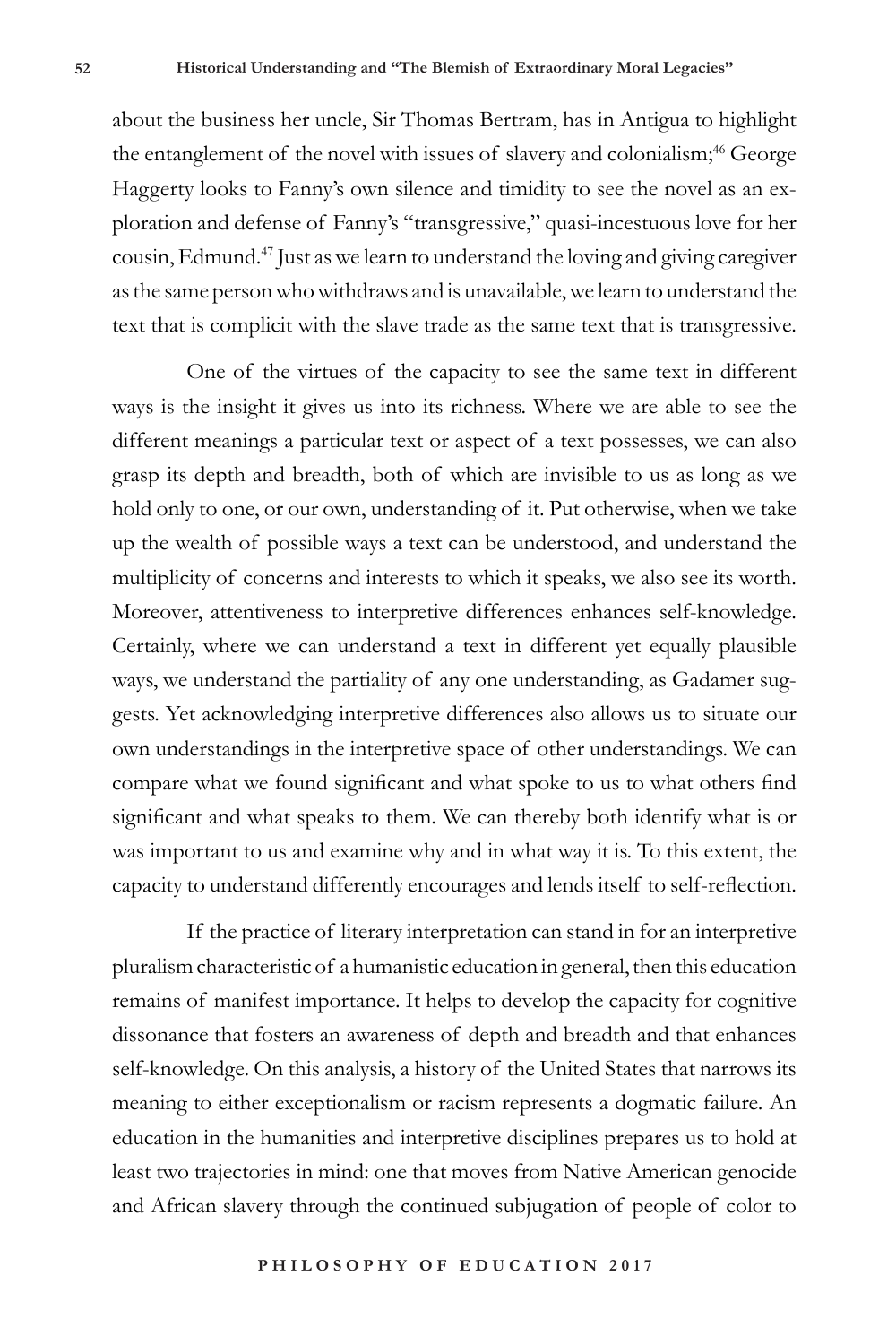police brutality, voter suppression laws, and so on, and another that moves from the Declaration of Independence through the 14<sup>th</sup> Amendment and the Civil Rights era to marriage equality. As it turns out, the crisis of the humanities is not simply an academic one. Rather, unless we can continue to nurture the cognitive dissonance interpretive disciplines teach, we will restrict the possibilities of the country we can understand ourselves to be. And in restricting the possibilities of the country we can understand ourselves to be, we encourage either self-satisfaction or despair, neither of which provides orientations for the more mature and self-reflective country we could become.

1 James Baldwin, *The Fire Next Time* (New York, Vintage, 1991[1962]), 5.

2 Charles Mills, "White Ignorance," *Race and Epistemologies of Ignorance*, ed. Shannon Sullivan and Nancy Tuana (Albany: State University of New York, 2007), 15.

3 Ta-Nehisi Coates, *Between the World and Me* (New York: Spiegel and Grau, 2015).

4 https://www.washingtonpost.com/news/answer-sheet/wp/2015/07/31/ college-board-bows-to-critics-revises-ap-u-s-history-course (accessed August 19, 2016)

5 Open Letter: Historians on the College Board's New AP U.S. History Standards: https://www.nas.org/articles/open\_letter\_american\_historians

6 Mills, "White Ignorance," 15.

7 Mills, "White Ignorance," 15.

8 See also Elizabeth V. Spelman, "Managing Ignorance," *Races and Epistemologies of Ignorance*, ed. Shannon Sullivan and Nancy Tuana (Albany: State University of New York, 2007).

9 http://www.dailykos.com/story/2013/7/23/1226005/-Washington-Posts-Rubin-declares-racism-solved-says-Obama-dishonest-for-his-racial-archeology

10 http://www.economist.com/news/united-states/21644192-small-townsfind-it-hard-remember-victims-racial-violence-marking-murder.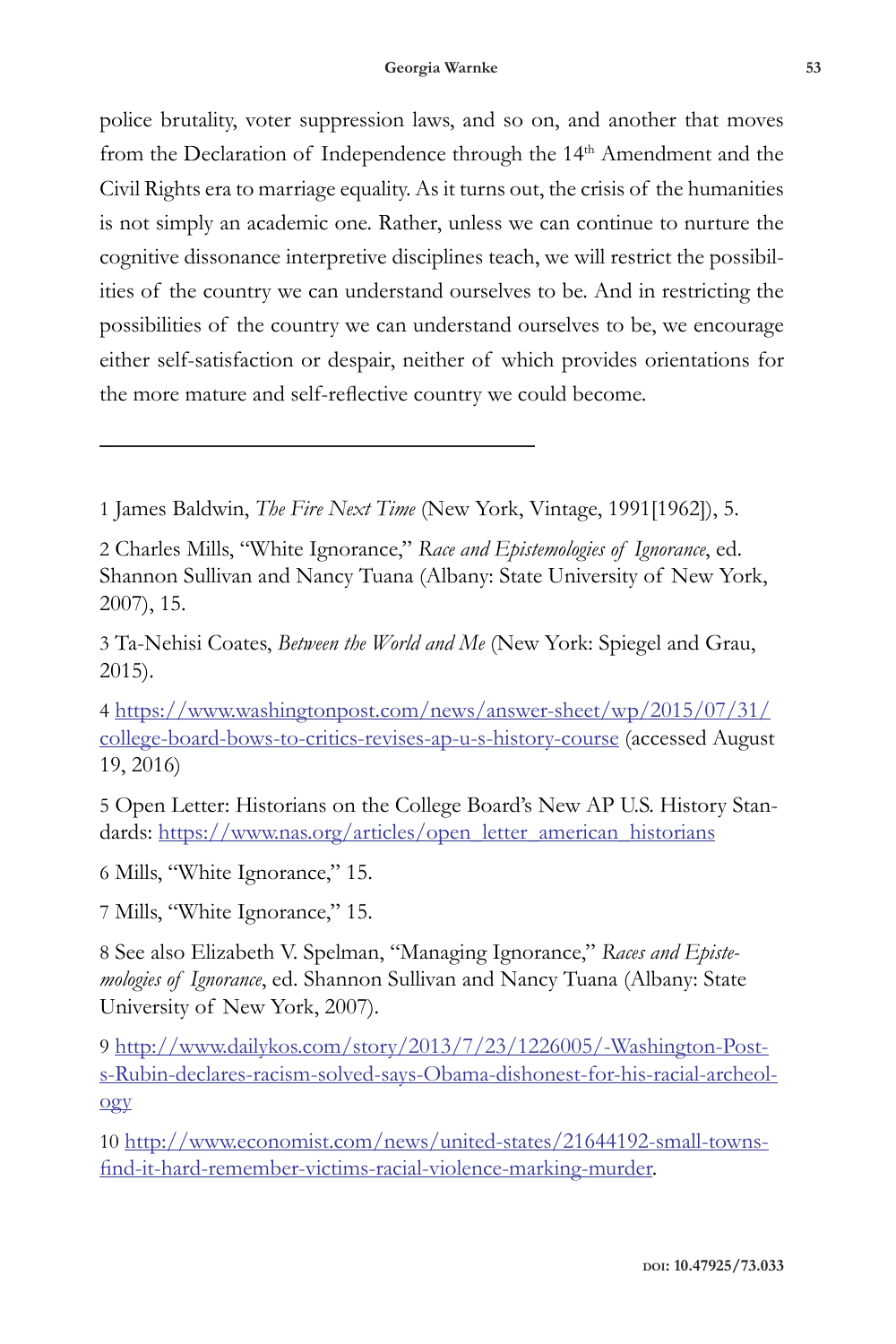11 "20/20: Americans Debate Reparations for Slavery," http://abcnews. go.com/2020/story?id=124115&page=2

12 David Blight, *Race and Reunion: The Civil War in American Memory* (Cambridge MA: Harvard University Press, 2001).

13 Ibid., 16.

14 Cited in ibid., 23.

15 Ibid.

16 Ibid, 132.

17 Ibid., 387.

18 Ibid., 127.

19 Ulrich Bonnell Phillips, *A Survey of the Supply, Employment and Control of Negro Labor as Determined by The Plantation Regime* (New York: D. Appleton And Company, 1918).

20 W.E.B. Du Bois, *Black Reconstruction in America 1860-1880* (New York: Harcourt Brace and Company, Inc., 1935), 722.

21 https://today.yougov.com/news/2015/03/18/whites-blacks-dividedwhether-we-talk/

22 See also Thomas McCarthy, *Race, Empire and the Idea of Human Development* (Cambridge: Cambridge University Press, 2009).

23 Ernst Nolte, *Frankfurter Allgemeine Zeitung*, June 6, 1986; cited in Jürgen Habermas, "A Kind of Settlement of Damages (Apologetic Tendencies)," trans. Jeremy Leaman, *New German Critique*, no. 44, *Special Issue on the Historikerstreit* (Spring -Summer, 1988): 25-39, 35.

24 Habermas, "A Kind of Settlement of Damages," 27.

25 "Truth or Reconciliation Mechanism: Interim Constitution Accord," https://peaceaccords.nd.edu/provision/truth-or-reconciliation-mechanism-interim-constitution-accord (accessed 7/11/18).

26 http://www.justice.gov.za/trc/report/finalreport/Volume%201.pdf, 7.

27 Jürgen Habermas, "Concerning the Public Use of History," trans. Jeremy Leaman, *New German Critique*, no. 44, *Special Issue on the Historikerstreit* (Spring -Summer, 1988): 40-50, 46.

28 Charles Mills, *The Racial Contract* (Ithaca, NY: Cornell University Press, 1997), 100.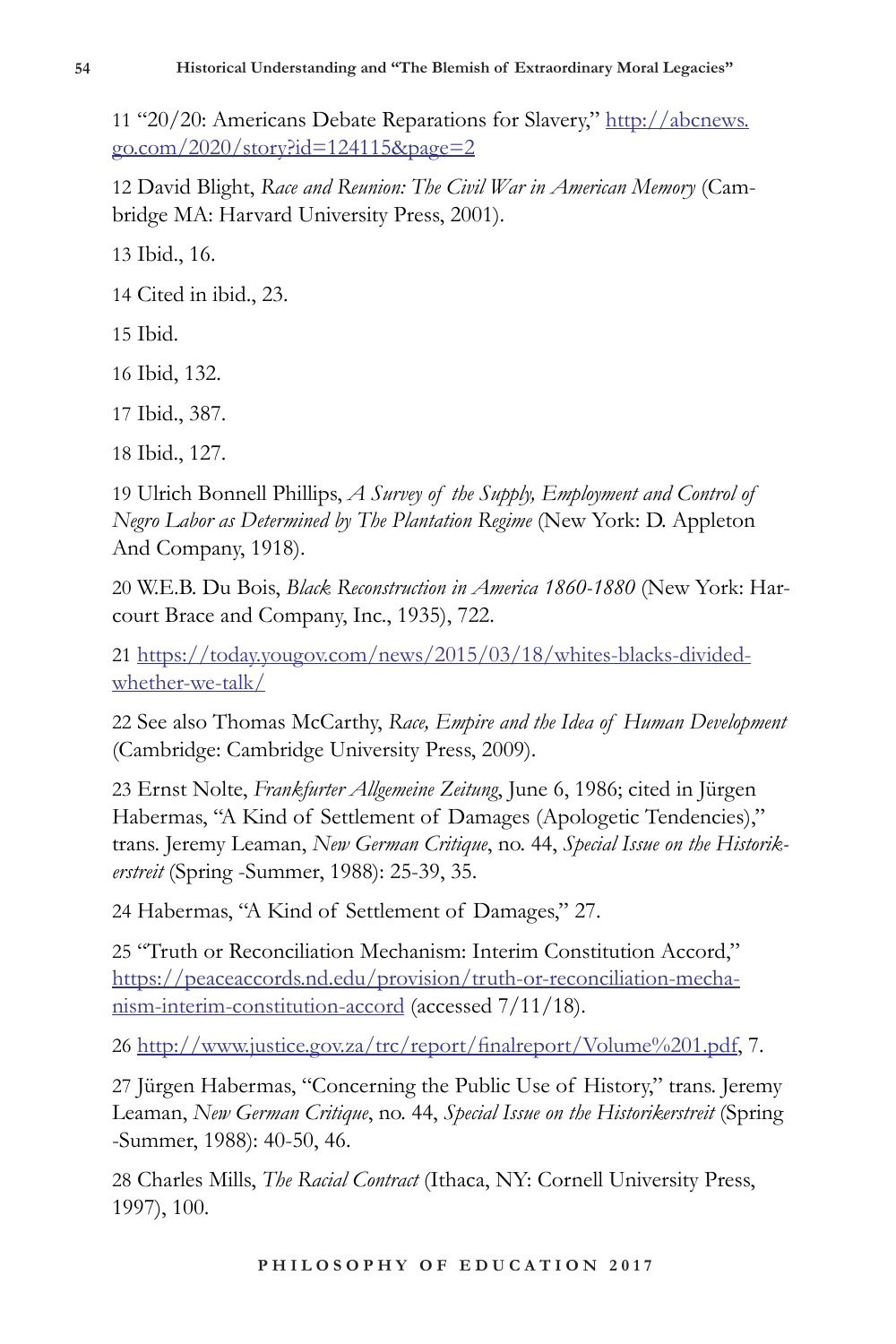29 Habermas, "A Kind of Settlement of Damages," 37.

30 https://www.washingtonpost.com/news/act-four/wp/2014/07/28/ ira-glass-and-what-we-get-wrong-when-we-talk-about-shakespeare (accessed  $2/12/2016$ .

31 Habermas, "A Kind of Settlement of Damages," 37.

32 Gadamer, *Truth and Method*, Second Revised Edition, trans. Joel Weinsheimer and Donald G. Marshall (New York: Continuum, 1989), 347.

33 Ibid., 354.

34 Donatella Di Cesare, *Gadamer: A Philosophical Portrait* (Bloomington, IN: Indiana University Press, 2013),

102.

35 Axel Honneth, "On the destructive power of the third: Gadamer and Heidegger's doctrine of intersubjectivity," *Philosophy & Social Criticism*, 29, no. 1 (2003): 5-21, 8.

36 Gadamer, *Truth and Method*, 355.

37 https://www.nytimes.com/2016/11/19/us/confederate-flag-trump.html.

38 Gadamer, *Truth and Method*, 14.

39 Gadamer, *Truth and Method*, 17.

40 Gadamer, *Truth and Method*, 14.

41 Lionel Trilling "*Mansfield Park*," in *Jane Austen: A Collection of Critical Essays*, *Twentieth Century Views*, ed. Ian Watt (Englewood Cliffs, N.J.: Prentice-Hall, 1963), 128-9.

42 Alasdair MacIntyre, *After Virtue,* 2nd Edition (Notre Dame, IN: University of Notre Dame Press, 1984), 240.

43 Nina Auerbach, "Jane Austen's Dangerous Charm: Feeling as One Ought about Fanny Price," *Persuasions* 2 (December, 1980): 9-11, 9.

44 Kingsley Amis, "What Became of Jane Austen?," *The Spectator* 199 (1957): 439-440, 440.

45 David Bosworth, "Sunny Jim: The Genial Demagoguery of Ronald Reagan," *Salmagundi* 184 (2014): 103-128, 103-4.

46 Edward Said, *Culture and Imperialism* (London: Vintage, 1993), Chapter 11.

47 George Haggerty, "Fanny Price: 'Is she solemn?—Is she queer?—Is she